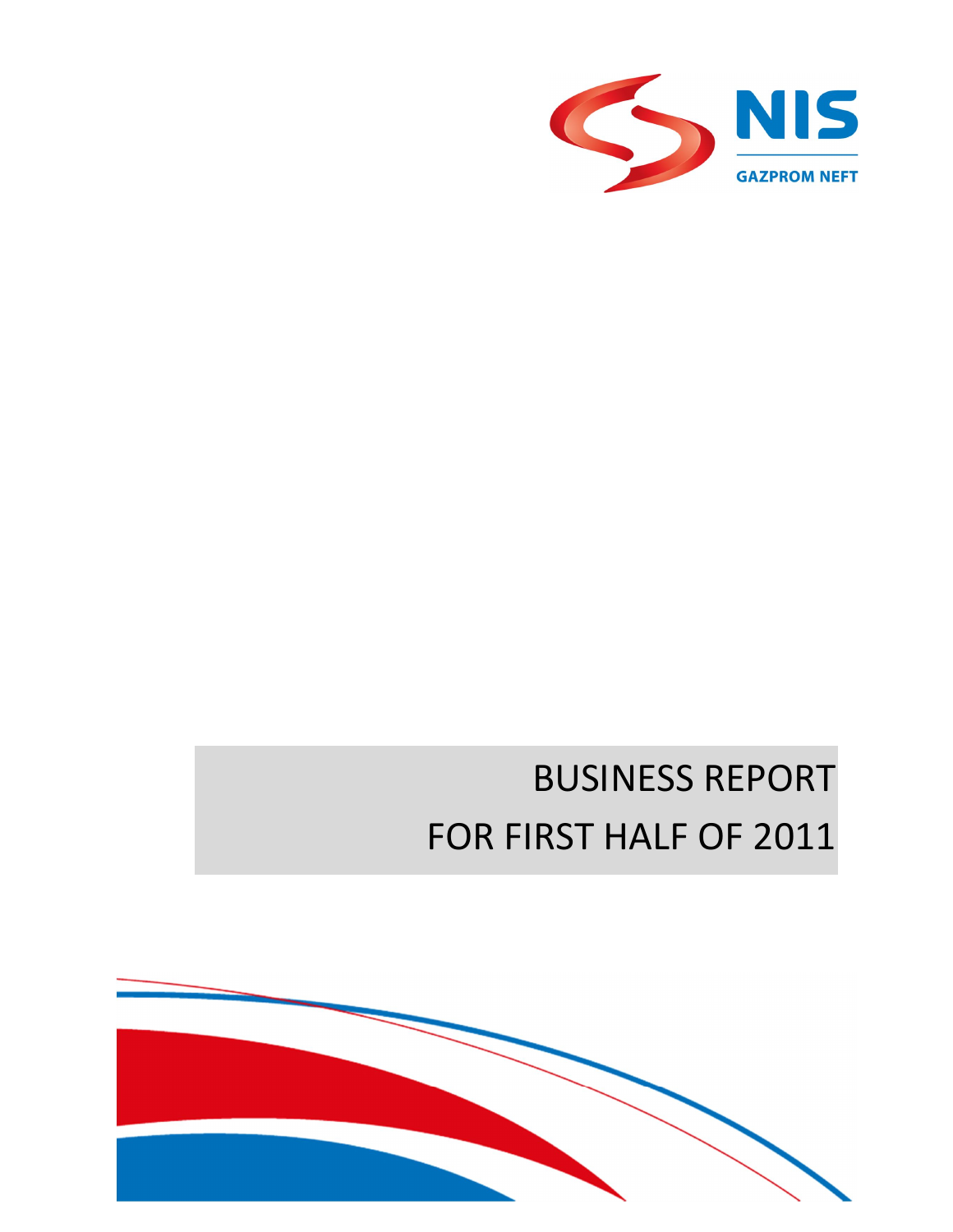# **CONTENTS**

<u> Andrew Maria (1976)</u>

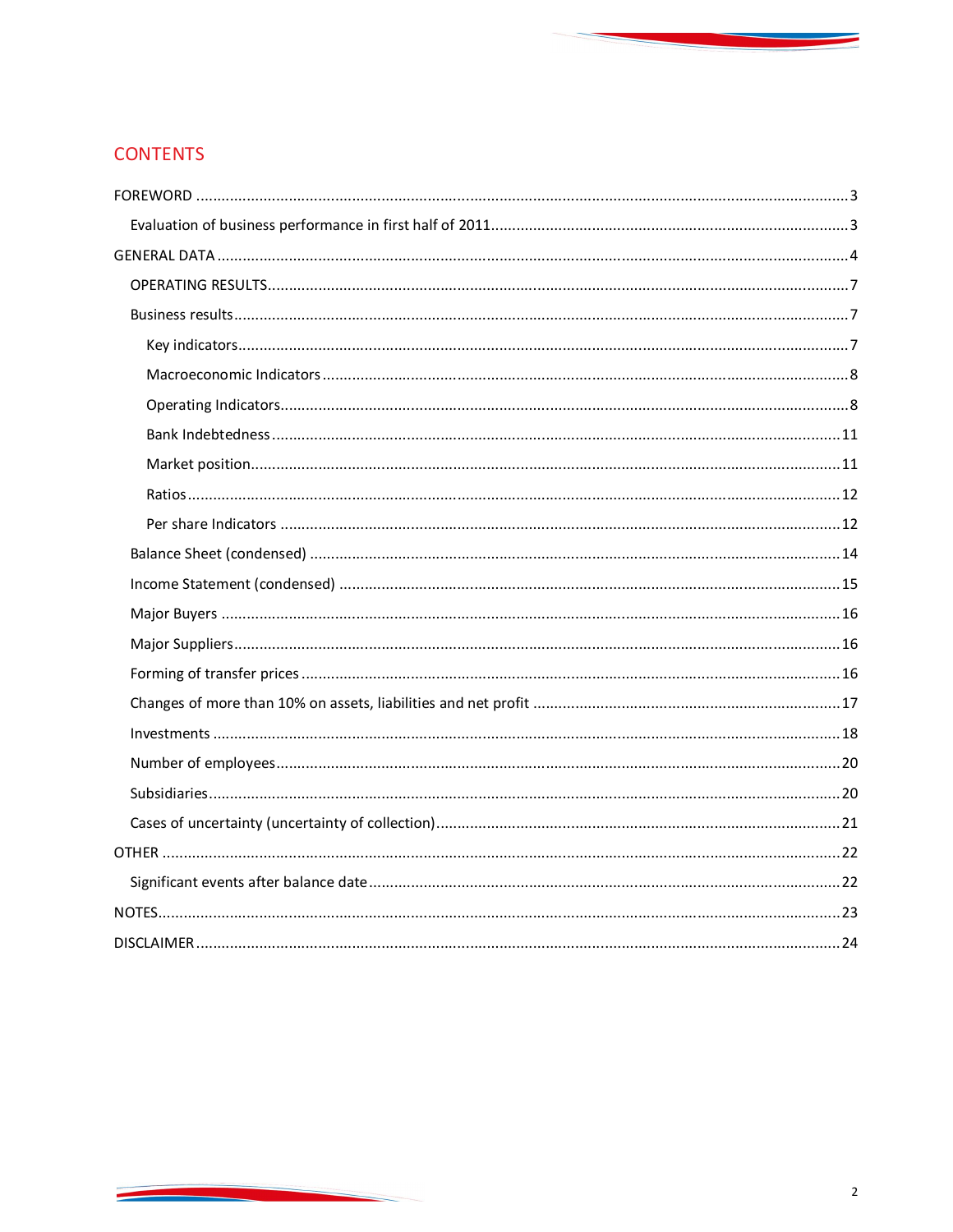# **FOREWORD**

# **Evaluation of business performance in first half of 2011**

US dollar to the dinar exchange rate fluctuations over the period January-June 2011 had favorable macroeconomic effect on the company's financial performance, while average price for Urals crude oil was \$108 per barrel.

Domestic crude oil and gas produced in the first six months of 2011 exceed by 30% the same period last year and amount to 730 thousand tons of oil equivalent. Crude oil refining volume in the first half of 2011 is reduced by app. 14% as compared to last year. Greater deal of domestic crude oil participates in the structure of refining in this period and equals 43% of the total refining (1H 2010: 31%). Also a slight drop in sales of 3% was on record as against the same period last year, whereby the sales were reduced within the lowest margin segment – export, while the outstanding two segments – retail and wholesale remained on practically the same level.

Financial results achieved in the first half of 2011 are better than those achieved a year ago due to growth in production of domestic crude oil and increases business efficiency. First quarter exchange rate fluctuation trend was continued in the second quarter, so the aggregate exchange rate fluctuation effect in the first half of the year positively influenced the financial outcome. Profit before foreign exchange differences amounted to app. 15.1 billion dinars and this represents a 144% growth compared with the first half of 2010. When we add positive exchange rate differences of app. 6.4 billion dinars to this result we come to net profit of 21.4 billion dinars. The company scored 83.1 billion dinars in sales, excluding excise, an increase of 31% when compared to last year's first half. EBITDA of the first half of 2011 reached 20.5 billion dinars, which by 144% exceeds this result registered in the first six months previous year.

In early April 2011, NIS Board of Directors adopted a long-term development strategy of company in the Balkans' market by 2020. This strategy stipulates in 2020 oil and gas production volume of 5 million tons, refining volume of 5 million tons and sales volume of 5 million tons through the channels with premium margin rate, as well as Euro 5 standard of products. The main goal of NIS strategy is to become leader in the Balkans in terms of efficiency, i.e. to become leading energy company, with the top ranking among the competitors in South East European market, as well as to become the fastest growing player in the Balkans.

The first steps towards this strategic goal were taken by signing of memorandums of understanding and letters of intent with companies in Bulgaria, Romania and Hungary.

NIS' long-term development strategy defines the main tasks and development directions of NIS, which are divided into three horizons of objectives throughout the period of 2011-2013-2020. We made a good start in implementation of the strategy by achieving good results in the first half of 2011. We hope that if we achieve defined plans in the upstream, refining and sales, and with favorable macroeconomic conditions, we will successfully accomplish the first horizon of NIS long-term development strategy by the end of 2011.

> *Kirill Kravchenko General Manager NIS a. d. Novi Sad*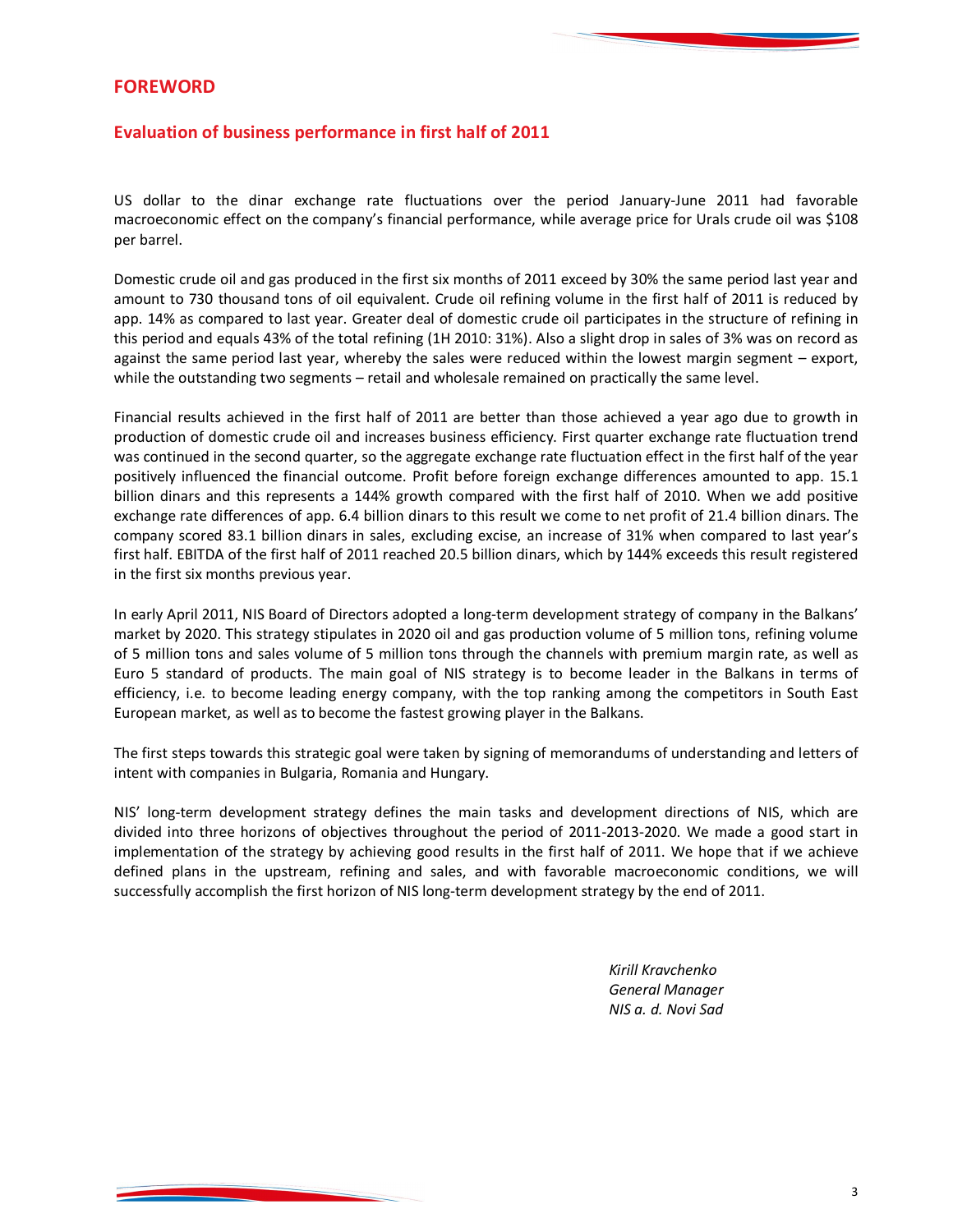# **GENERAL DATA**

## Basic data

| <b>Business name:</b>                                                                          | NIS a.d. Novi Sad                                                              |
|------------------------------------------------------------------------------------------------|--------------------------------------------------------------------------------|
| <b>Company ID number:</b>                                                                      | 20084693                                                                       |
| <b>Address:</b>                                                                                | Novi Sad, Narodnog fronta 12                                                   |
| <b>Tax ID Number:</b>                                                                          | 104052135                                                                      |
| Web site:                                                                                      | www.nis.rs                                                                     |
| e-mail address:                                                                                | office@nis.rs                                                                  |
| Industry:                                                                                      | 0610 - exploitation of crude oil                                               |
| Number and date of registration with BRA:                                                      | BD 92142, September 29 <sup>th</sup> , 2005                                    |
| Equity as of June 30 <sup>th</sup> , 2011                                                      | 68,420,912,000 RSD                                                             |
| Share capital as of June 30 <sup>th</sup> , 2011.                                              | 81,530,200,000 RSD                                                             |
| Number of employees as of June 30 <sup>th</sup> , 2011                                         | $9.731*$                                                                       |
| Audit company that audited the last financial report<br>(dated 31 <sup>st</sup> December 2010) | "PricewaterhouseCoopers d.o.o."<br>Omladinskih brigada 88a<br>Belgrade, Serbia |

*\*Without employees from servicing organizations*

# Issued Shares

| Number of issued common shares: | 163,060,400   |
|---------------------------------|---------------|
| Face value:                     | 500.00 RSD    |
| CFI code:                       | <b>FSVUFR</b> |
| ISIN number:                    | RSNISHE79420  |

# Organized Market where Shares of the Issuer are traded

| Belgrade Stock Exchange |  |
|-------------------------|--|
| Omladinskih brigada 1   |  |
| Belgrade, Serbia        |  |

# Shareholders\*

| <b>Business name</b>                                            | <b>Number of shares</b> | Part in share capital (%) |
|-----------------------------------------------------------------|-------------------------|---------------------------|
| Gazprom Neft                                                    | 91,565,887              | 56.1546%                  |
| Republic of Serbia                                              | 48,715,379              | 29.8757%                  |
| Erste Bank a.d. Novi Sad - custody account                      | 697,856                 | 0.4280%                   |
| Zagrebacka banka                                                | 590,326                 | 0.3620%                   |
| The Royal Bank of Scotland                                      | 204,682                 | 0.1255%                   |
| Citigroup Global Market Ltd                                     | 152,750                 | 0.0937%                   |
| Julius Baer Multipartner                                        | 97,986                  | 0.0601%                   |
| Hypo custody 4                                                  | 76,706                  | 0.0470%                   |
| Unicredit Bank Austria                                          | 75,253                  | 0.0462%                   |
| East Capital Asset Manag.                                       | 66,357                  | 0.0407%                   |
| Other shareholders                                              | 20,817,218              | 12.7666%                  |
| Total number of shareholders as of June 30 <sup>th</sup> , 2011 |                         | 2,839,003                 |

*\*as of June 30th, 2011*

<u> Anglický architekt</u>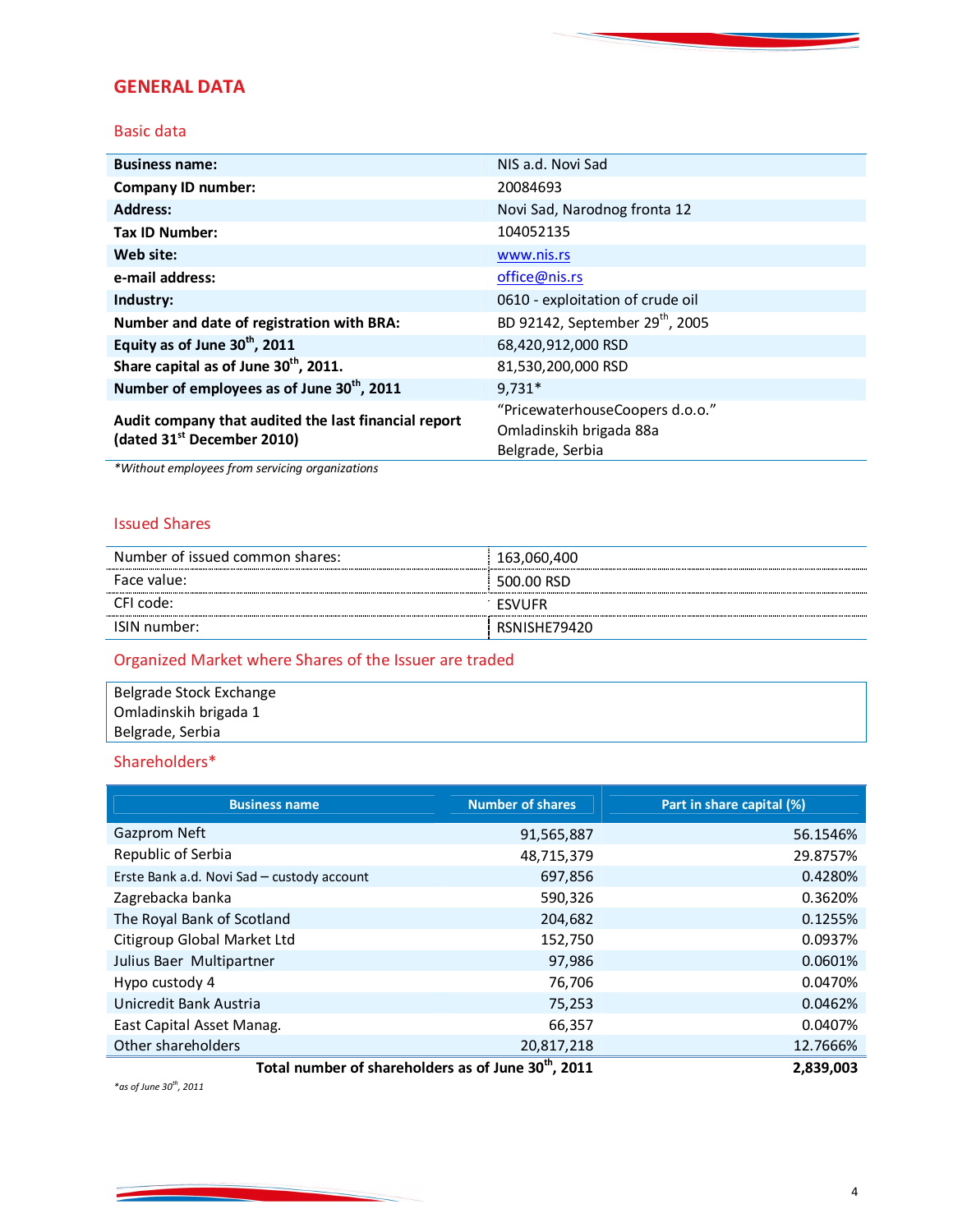# **Corporate Management**

<u> Andrew Marie (1985)</u>

# Board of Directors

| <b>Full name;</b><br>position                                                 | <b>Education</b>                                                                                                                                                                                                      | <b>Current employment</b>                                                                                                                                           | <b>Member of MB or SB</b><br>other companies                                                                                                                                                                                                                                                                                                                              | <b>Number and</b><br>% of NIS<br>shares |
|-------------------------------------------------------------------------------|-----------------------------------------------------------------------------------------------------------------------------------------------------------------------------------------------------------------------|---------------------------------------------------------------------------------------------------------------------------------------------------------------------|---------------------------------------------------------------------------------------------------------------------------------------------------------------------------------------------------------------------------------------------------------------------------------------------------------------------------------------------------------------------------|-----------------------------------------|
| Yakovlev Vadim<br>Vladislavovich,<br>Chairman of Board of<br><b>Directors</b> | The Moscow Institute of<br>Engineering-Physics (applied<br>nuclear physics); Finance College of<br>the International University of<br>Moscow;                                                                         | Deputy Chairman of the Executive<br>Board in JSC Gazprom<br>Neft, First Deputy General<br>Manager, CFO in Gazprom Neft<br><b>JSC</b>                                | · OJSC NGK "Slavneft",<br>• OJSC "MNGK",<br>• Sibir Energy plc,<br>• LLC "Jamal razvoj"<br>• OJSC "Gazprom Neft -<br>NojabrskNeftegasv"                                                                                                                                                                                                                                   |                                         |
| Kravchenko Kirill<br>Albertovich,<br><b>BoD Member</b>                        | State University of Moscow M.V.<br>Lomonosov (Sociology); he studied<br>at British Open University (financial<br>management) and IMD school of<br>business. He has PhD in economic<br>sciences and he is a professor. | Executive Board member in<br>Gazprom Neft JSC, Deputy of the<br>General Manager for<br>Management of Foreign Assets in<br><b>JSC Gazprom Neft</b>                   | • Chairman of Board of<br>Directors of associated<br>company NIS a.d Novi Sad,<br>"Ozone" a.d. Belgrade                                                                                                                                                                                                                                                                   |                                         |
| <b>Krylov Alexandr</b><br>Vladimirovich<br><b>BoD Member</b>                  | LMU (Leningrad), Law Faculty<br>SpbGU, Moscow international<br>business school «MIRBIS» MBA,<br>specialty: "Strategic management<br>and entrepreneurship"                                                             | Head of Department for oil<br>derivatives supply, Head Of<br>Department for regional sales and<br>Manager of regional sales<br>department in JSC "Gazprom<br>Neft". | • CJSC "Gazprom Neft<br>Kuzbass",<br>· OJSC "Gazprom Neft<br>Novosibirsk",<br>· OJSC "Gazprom Neft Omsk",<br>• OJSC "Gazprom Neft<br>Tumen",<br>· OJSC "Gazprom Neft Ural",<br>• OJSC "Gazprom Neft<br>Jaroslavlje",<br>• CJSC "Gazprom Neft -North-<br>West",<br>• LLC "Gazprom Neft Asia",<br>• LLC "Gazprom Neft<br>Tadžikistan",<br>• LLC "Gazprom Neft<br>Kazahstan" |                                         |
| Baryshnikov<br>Vladislav<br>Valeryevich,<br><b>BoD Member</b>                 | Military Institute of<br>Krasnozamensk;<br>North/west Academy of state<br>service at President of Russian<br>Federation (department "State and<br>Municipal Administration")                                          | GM Deputy JSC "Gazprom Neft"<br>for development of international<br>business; state consultant of<br>Russian Federation of the 3 <sup>rd</sup><br>category.         |                                                                                                                                                                                                                                                                                                                                                                           |                                         |
| <b>Cherner Anatoly</b><br>Moyseyevich<br><b>BoD Member</b>                    | Petroleum Institute of Grozensk<br>(chemical processing of oil and gas)                                                                                                                                               | Deputy Chairman of the Executive<br>Board, Deputy of the General<br>Manager for logistics, processing<br>and trade "Gazprom Neft";                                  | • OJSC NGK "SlavNeft";<br>· OJSC "Gazprom Neft-ONPZ";<br>• OJSC "Gazprom Neft-Janos";<br>• OJSC "Moskovski NPZ";<br>· CJSC "Gazprom Neft-Aero";<br>• CJSC "St. Petersburg<br>International trade-raw<br>material market "                                                                                                                                                 |                                         |
| Antonov Igor<br>Konstantinovich,<br><b>BoD Member</b>                         | St. Petersburg Institute for<br>Production of Airspace Devices                                                                                                                                                        | Deputy of the General Manager<br>for safety issues in "Gazprom<br>Neft";                                                                                            |                                                                                                                                                                                                                                                                                                                                                                           |                                         |
| Nikola Martinovic,<br><b>BoD Member</b>                                       | Faculty of Economics in Subotica;;                                                                                                                                                                                    | Special Consultant in NIS a.d;                                                                                                                                      |                                                                                                                                                                                                                                                                                                                                                                           | 224 shares or<br>0.0001%                |
| Danica Draskovic,<br>Independent BoD<br>Member                                | Belgrade Law Faculty                                                                                                                                                                                                  | General Manager of publishing<br>company "Srpska Reč";                                                                                                              |                                                                                                                                                                                                                                                                                                                                                                           |                                         |

<u> Andrew Marian Sta</u>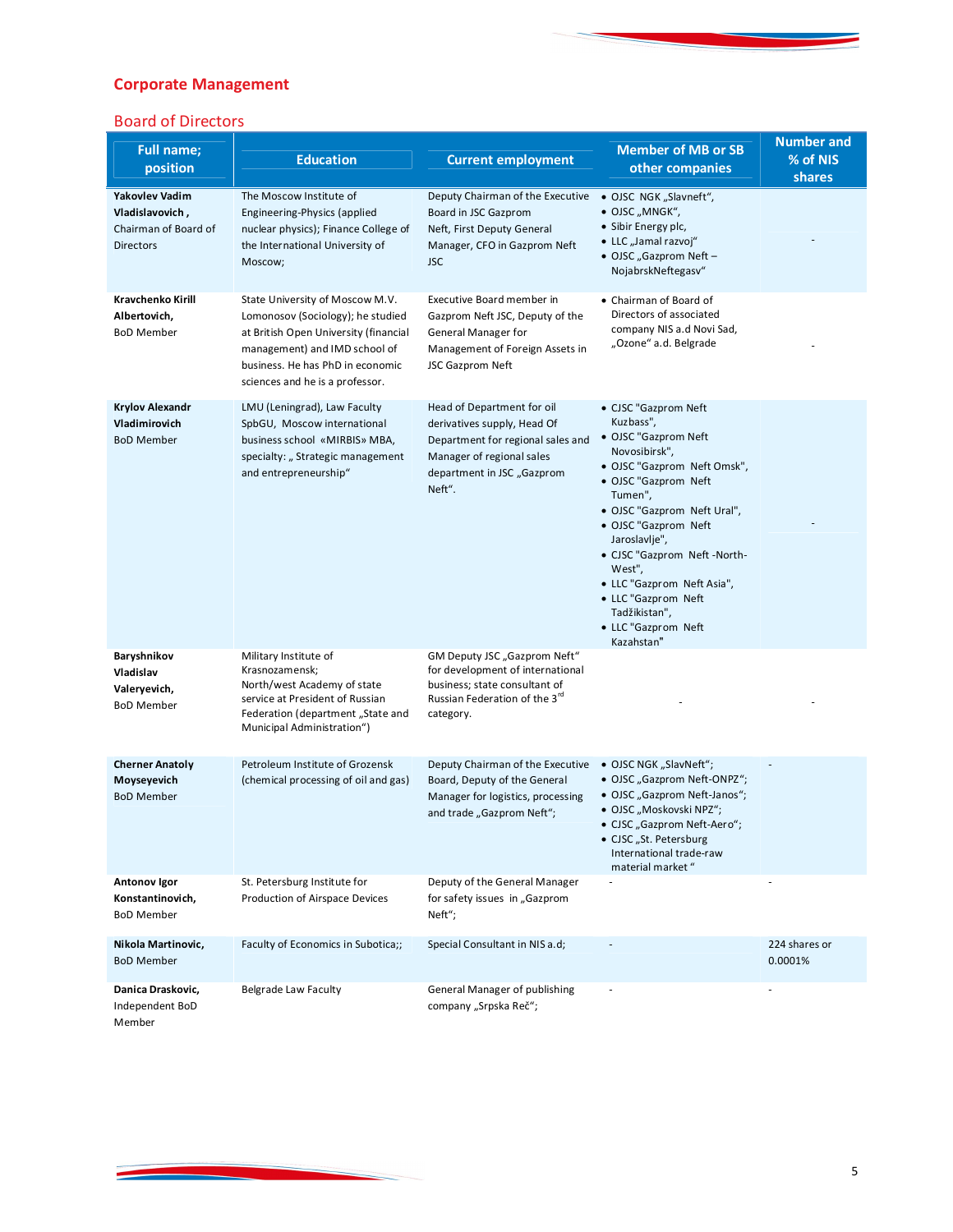| Stanislav Shekshnya<br>Vladimirovich<br>Independent BoD<br>Member | MBA, Northeastern University,<br>Boston, USA<br>Ph. D. (Economics), Moscow State<br>University, Russia | General Manager of "Talent Equity<br>Institute"; Senior partner of<br>company "Ward Howell";<br><b>Operating Chief in Department</b><br>"Talent Performance and<br>Leadership Development<br>Consulting"; professor of<br>enterprise leadership of the<br>International School of Business<br>INSEAD. | • Supervisory Board Member<br>of DTEK BV<br>• Chairman of Board for Staff<br>and Awards of the Observing<br>Council DTEK (Ukraine); |  |
|-------------------------------------------------------------------|--------------------------------------------------------------------------------------------------------|-------------------------------------------------------------------------------------------------------------------------------------------------------------------------------------------------------------------------------------------------------------------------------------------------------|-------------------------------------------------------------------------------------------------------------------------------------|--|
| Slobodan Milosavlevic<br><b>BoD Member</b>                        | University of Economics in<br>Belgrade,<br>Ph. D. in Economics                                         | Counselor in Serbian Chamber of<br>Commerce                                                                                                                                                                                                                                                           |                                                                                                                                     |  |

Total amount of net reimbursements paid to members of Board of Directors in period January  $1^{st}$  – June 30<sup>th</sup> 2011 was RSD 8,150,270.73, while total amount of net reimbursements paid to General Manager in the same period was RSD 6,905,234.75

## Audit Committee

| <b>Full name</b><br>position                                 | <b>Education</b>                                                                                                      | <b>Current employment</b>                                                                                                                                                                                                                                                                                                                                                                                                                                                                                   | <b>Member of MB or SB</b><br>other companies                                                                                                                               | <b>Number</b><br>and % of<br><b>NIS shares</b> |
|--------------------------------------------------------------|-----------------------------------------------------------------------------------------------------------------------|-------------------------------------------------------------------------------------------------------------------------------------------------------------------------------------------------------------------------------------------------------------------------------------------------------------------------------------------------------------------------------------------------------------------------------------------------------------------------------------------------------------|----------------------------------------------------------------------------------------------------------------------------------------------------------------------------|------------------------------------------------|
| Milivoje Cvetanovic<br><b>Chairman of Audit</b><br>Committee | Faculty of Economics, Belgrade<br>University                                                                          | Consultant of practical application of<br>MSFI, creation and implementation of<br>information systems, including the<br>system of internal control; member of<br>Board of Examiners of the Chamber of<br>Authorized Auditors for exams in<br>"Auditing and professional ethics"<br>program for certificates in authorised<br>revision; member of Chamber of<br>Authorized Auditors; internal auditor in<br>DIPOS DOO Company, Belgrade; owner<br>of the company "Cvetanovic<br>Consulting" d.o.o. Belgrade; | • Chairman of the<br>Supervising Board Tigar a.d.<br>Pirot;                                                                                                                |                                                |
| Bozo Stanisic,<br>AC Member                                  | Faculty of Technology-<br>Metallurgy<br>(Department of Technological<br>Operations).                                  | Consultant of the President of the<br><b>Chamber of Commerce</b>                                                                                                                                                                                                                                                                                                                                                                                                                                            | • MB Vice president of<br>"Industry of machines and<br>tractors"; (IMT) New<br>Belgrade;<br>• MB President of Association<br>of Citizens Bicycle Race<br>'Through Serbia". |                                                |
| <b>Maxim Shakhov</b><br>Viktorovich<br><b>AC Member</b>      | Faculty of Chemistry-Technology<br>of the Technical University of<br>Jaroslav (high level of technical<br>education); | Head of Department for audit of the<br>exploration and production in JSC<br>Gazprom Neft                                                                                                                                                                                                                                                                                                                                                                                                                    | • LLC "National oil<br>consortium" (Russian<br>federation);<br>• ZAD "Gazprom Neft aero"<br>(Russian federation)                                                           |                                                |

Total amount of net reimbursements paid to members of Audit Committee in the period 1<sup>st</sup> January -30<sup>th</sup> June, 2011 was: 3,678,745 RSD.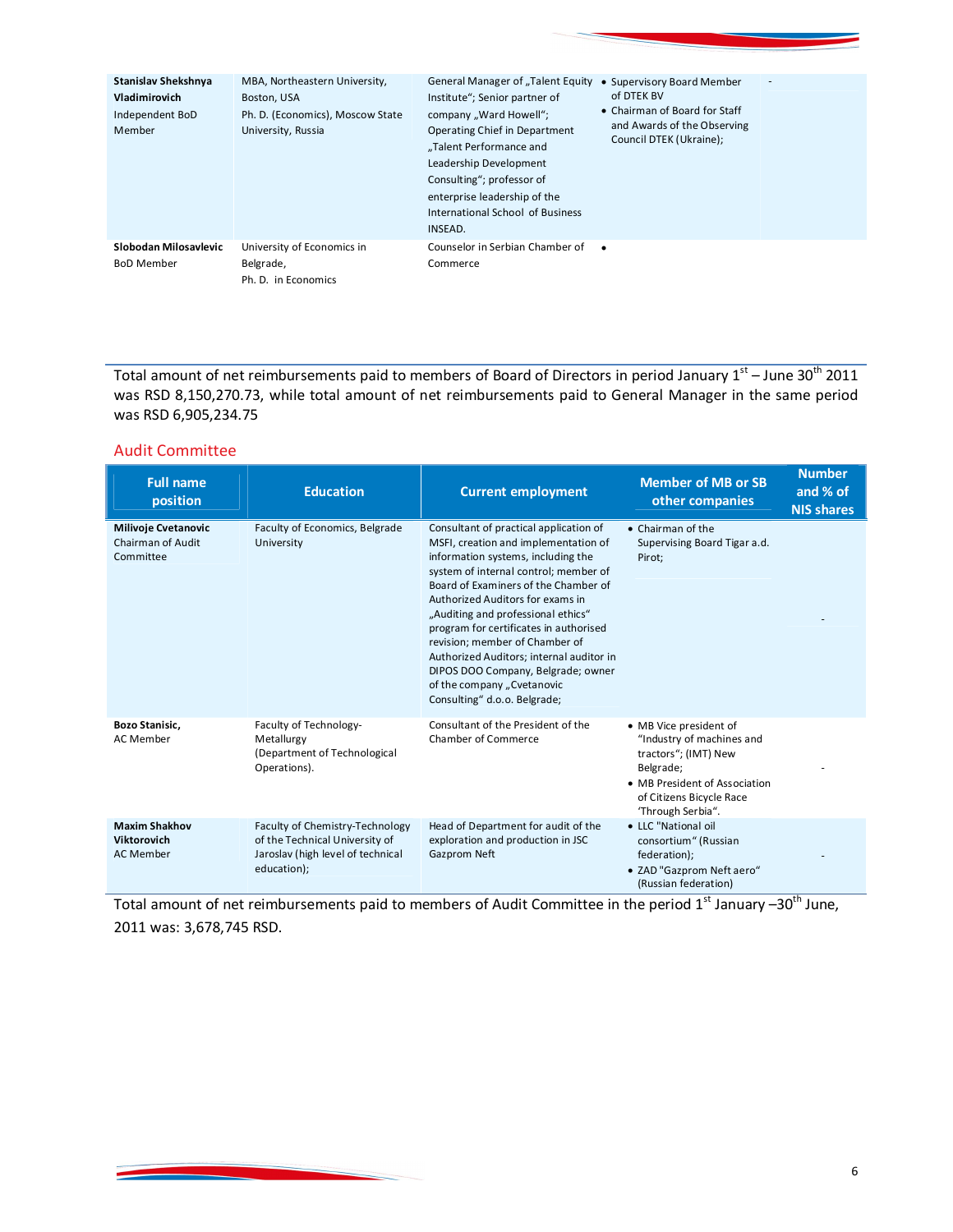# **OPERATING RESULTS**

## **Business results**

Key indicators

|                                                       | <b>Units of</b>                       |         |        | <b>Change</b> |        |
|-------------------------------------------------------|---------------------------------------|---------|--------|---------------|--------|
| <b>Key indicators</b>                                 | measurement                           | 1H '10  | 1H '11 | <b>Value</b>  | %      |
| <b>Urals</b>                                          | \$/bbl                                | 75.7    | 108.34 | 32.6          | 43%    |
| Net profit (loss) before foreign exchange differences | billion RSD                           | 6.2     | 15.1   | 8.9           | 144%   |
| Net foreign exchange differences                      | billion RSD                           | $-15.8$ | 6.4    | 22.2          | 141%   |
| Net (loss) profit                                     | billion RSD                           | $-9.6$  | 21.4   | 31.0          | 323%   |
| EBITDA*                                               | billion RSD                           | 8.4     | 20.5   | 12.1          | 144%   |
| Sales (without excise tax)                            | billion RSD                           | 63.4    | 83.1   | 19.7          | 31%    |
| <b>OCF</b>                                            | billion RSD                           | 2.6     | 12.9   | 10.3          | 390%   |
| Paid taxes and fiscal obligations**                   | billion RSD                           | 39      | 40     | $\mathbf{1}$  | 3%     |
| Domestic oil and gas production                       | thousand tons of oil<br>equivalent*** | 560     | 730    | 170           | 30%    |
| <b>Domestic oil production</b>                        | thousand tons                         | 398     | 498    | 99            | 25%    |
| Oil processing volume including third parties         | thousand tons                         | 1380    | 1180   | $-200$        | $-14%$ |
| Oil processing volume excluding third parties         | thousand tons                         | 1373    | 1180   | $-192$        | $-14%$ |
| <b>Total sales of oil products</b>                    | thousand tons                         | 1179    | 1139   | $-40$         | $-3%$  |
| Oil products local market sales                       | thousand tons                         | 978     | 987    | 9             | 1%     |
| <b>Retail</b>                                         | thousand tons                         | 251     | 252    | 2             | 1%     |
| Light oil products sales                              | thousand tons                         | 722     | 731    | 9             | 1%     |
| <b>CAPEX from GPN loan****</b>                        | million EUR                           | 29.6    | 56.6   | 27.0          | 91%    |
| Inflow of funds from GPN (cumulative from 2009.)      | million EUR                           | 94      | 255    | 161           | 171%   |
| <b>CAPEX from OCF (NIS projects)</b>                  | billion RSD                           | 1.6     | 2.9    | 1.4           | 88%    |
| <b>Total debt to banks</b>                            | million USD                           | 720     | 574    | $-146$        | $-20%$ |
| Total bank indebtedness*****                          | million USD                           | 830     | 648    | $-182$        | $-22%$ |

*All possible discrepancies in percentage values and total values are due to rounding errors* 

*Values for CAPEX from GPN loan and CAPEX from OCF are without VAT*

*\*EBITDA = Sales (without excise tax) – inventories (of oil, oil products and other products) – operational expenditure (OPEX) – other costs, which management cannot affect* 

*\*\*Taxes paid and fiscal obligations includes taxes, duties, fees and other public revenues*

*\*\*\* 1.256 m3 gas = 1 ton of oil equivalent*

*\*\*\*\* Under the Agreement of sale and purchase of shares of NIS a.d Novi Sad, clause 8.1.2, JSC Gazprom Neft (GPN) has an obligation to provide EUR 500 million to NIS a.d. Novi Sad by way of special purpose loans in order to implement NIS Novi Sad technological complex reconstruction and modernization program. CAPEX from GPN loan does not include letters of credit. \*\*\*\*\* Total bank indebtedness = Total debt to banks + letters of credit*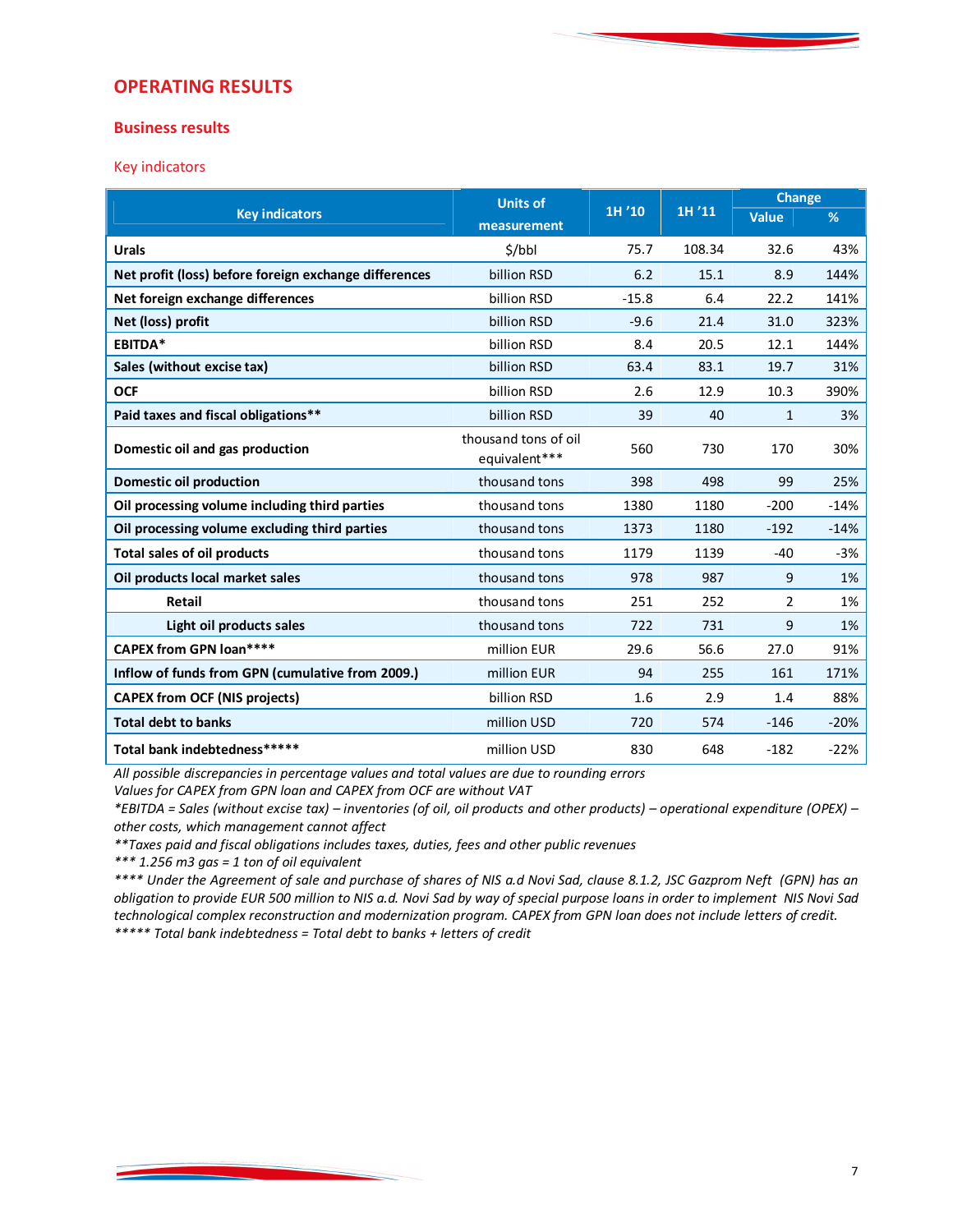#### Macroeconomic Indicators

- $>$  In 1H 2011. RSD exchange rates grew stronger versus US dollar and euro
- > Decline of USD/RSD rate in 1H 2011 was -10.9% or -8.64 RSD (USD/RSD rate changed from 79.2802 RSD as of January  $1<sup>st</sup>$ , 2011; to 70.6398 RSD as of June 30<sup>th</sup>, 2011)
- Decline of EUR/RSD rate in 1H 2011 was -2,88% or -3,0351 RSD (EUR/RSD rate changed from 105.4982 RSD as of January  $1<sup>st</sup>$ , 2011; to 102.4631 RSD as of June 30<sup>th</sup>, 2011)
- $>$  Incline of USD/RSD rate in 1H 2010 was +28,1% or +18,75 RSD (USD/RSD rate changed from 66.7285 RSD as of January  $1<sup>st</sup>$ , 2010; to 85.4794 RSD as of June 30<sup>th</sup>, 2010)
- $>$  Incline of EUR/RSD rate in 1H 2010 was + 8.85% or +8.48 RSD (EUR/RSD rate changed from 95.8888 RSD as of January  $1<sup>st</sup>$ , 2010; to 104.3704 RSD as of June 30<sup>th</sup>,2010)
- Crude oil price in 1H 2011 crossed the 100 USD/bbl level



*Figure 1: Graph of trends of USD/RSD exchange rate and oil price trends*

## Operating Indicators

- 1. Oil and gas production
	- > Increase in domestic oil and gas production by 30% compared to the same period last year, as well as increase of 4% in second quarter compared to first quarter of 2011
	- Realization of geological-technical measures project
	- Drilling of new wells



#### *Figure 2: Domestic oil and gas production (in thousands of conditional tons)*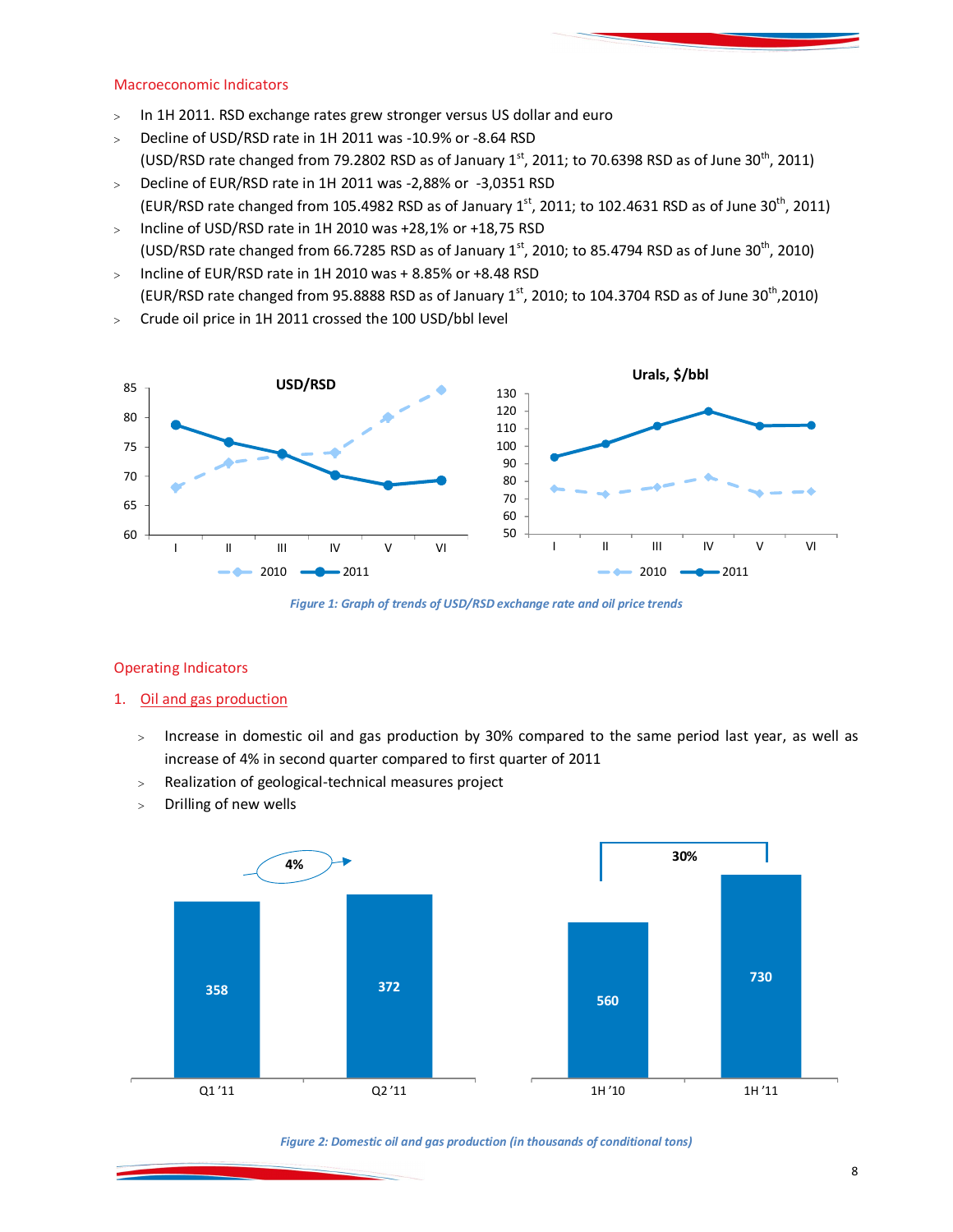# 2. Refining

- $>$  In the first half of 2011 refining volume without third parties decreased by 14% comparing to the same period last year.
- > In the first half of 2011 refining volume with third parties decreased by 14.5% comparing to 1H 2010.
- $>$  In March 2011 Pančevo Refinery didn't work from March 5<sup>th</sup> until April 8<sup>th</sup> due to planed overhaul of FCC facility
- > To boost efficiency in 2011 Euro quality oil products were partly provided from import
- > Refining in Novi Sad Refinery, in comparison with first half of 2010, grew by 5% due to increased refined oil produced



*Figure 3: Oil refining including third parties (in thousands of tons)*



*Figure 4: Oil refining per refineries RNP – Oil Refinery Pančevo, RNS – Oil Refinery Novi Sad*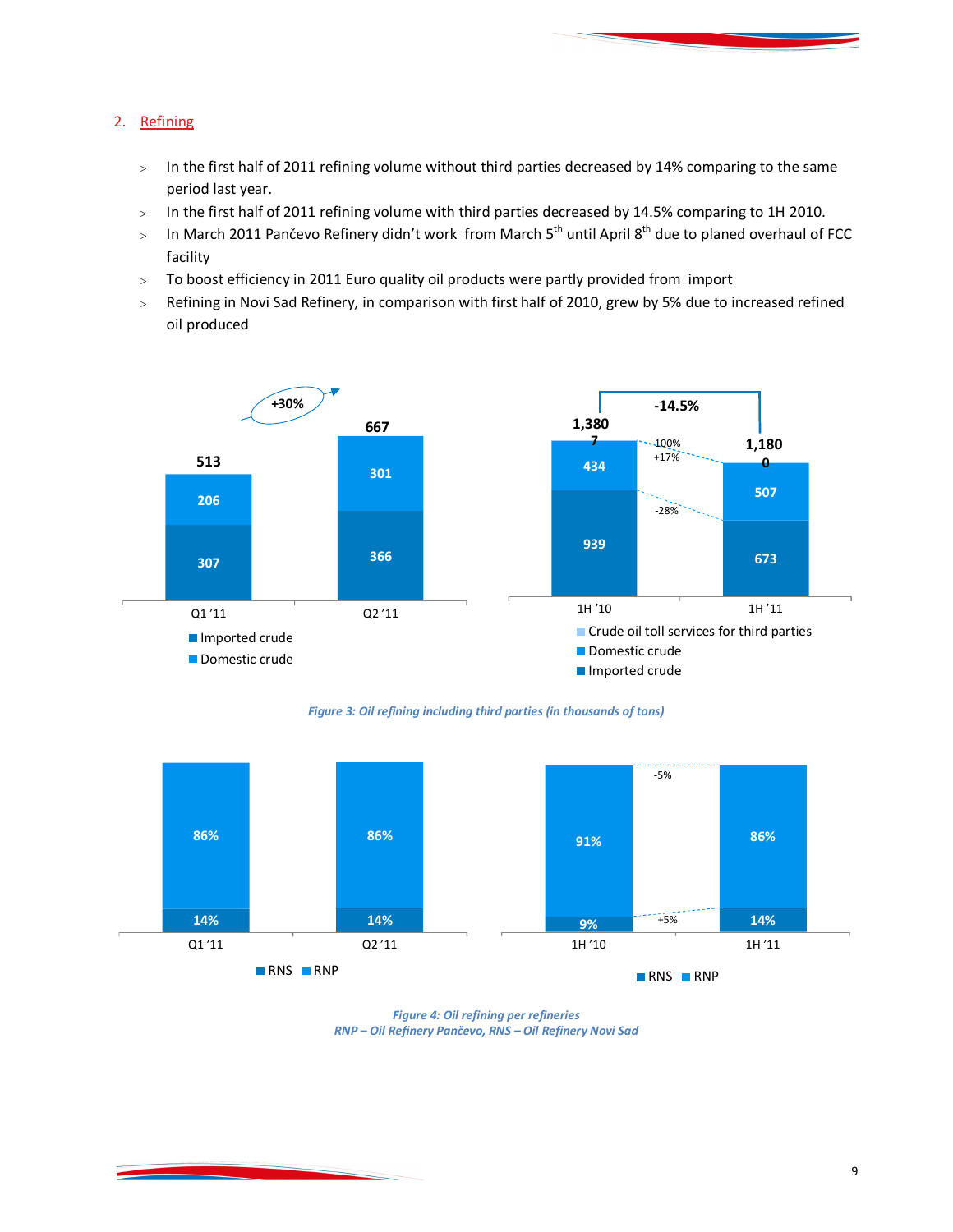## 3. Sales and distribution

- $>$  Sales of oil derivatives decreased by 3% compared to 1H 2010
- **Retail**
	- Increased sales of LPG for motor vehicles
	- Reduced motor gasoline sales volume due to dieselization trend
- **Wholesale** on the same level in the first half of 2010:
	- Sales structure change:
		- − Increased sale of bitumen
		- − Reduced motor gasoline sales volume, despite MB95 substitution with BMB95 and Euro Premium
		- − Naphtha sales growth
		- − Decline in sales of fuel oil
- **Export** reduction of export in the first half of 2011 by 24%, due to lower exports of gasoline components and fuel oil



#### *Figure 5: Oil derivatives sales (in thousands of tons)*



*Figure 6: Sales structure per oil derivatives (in thousands of tons)*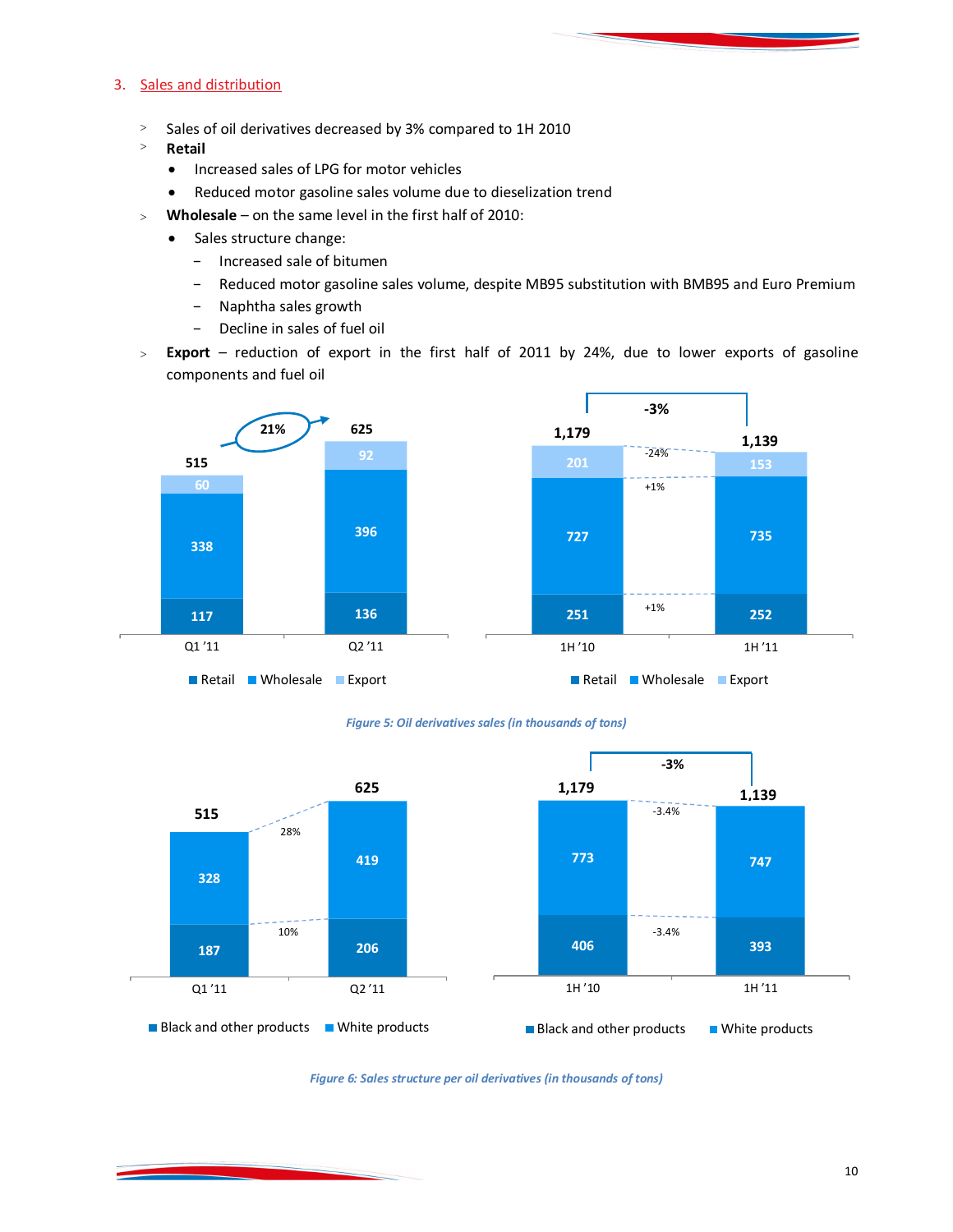#### Bank Indebtedness

Market position

 $>$  Total bank indebtness increased by 4 million dollars compared to December 31st, 2010.







 $\blacksquare$  Letters of credit  $\blacksquare$  Total debt





#### *Figure 9: GPN loan (in millions of EUR, VAT excluded and without letters of credit)*

*Figure 10: Structure of the total debt to banks per currency*

*\*Term structure of the debt to banks is shown according to Contract terms and not by maturity of the debt as of June 30th ,2011*

**922 (70.6%) 931 (70.5%) 385 (29.4%) 389 (29.5%)** 1H '10 1H '11 **1.0% 1,307 1,320**



#### $\blacksquare$  Other market participants in Republic of Serbia  $\blacksquare$  NIS

*Figure 11: Share structure of Serbian market (in thousands of tons) \* Serbian oil derivatives market (retail and wholesale) is shown without naphtha and derivatives not produced by NIS (oil coke, base oils, vaseline, paraffin, various solvents and other)* 

#### $\blacksquare$  Other market participants in Republic of Serbia\*\*  $\blacksquare$  NIS

*Figure 12: Share structure of Serbian retail market \*\*Only sales of autogas, petrol and diesel included*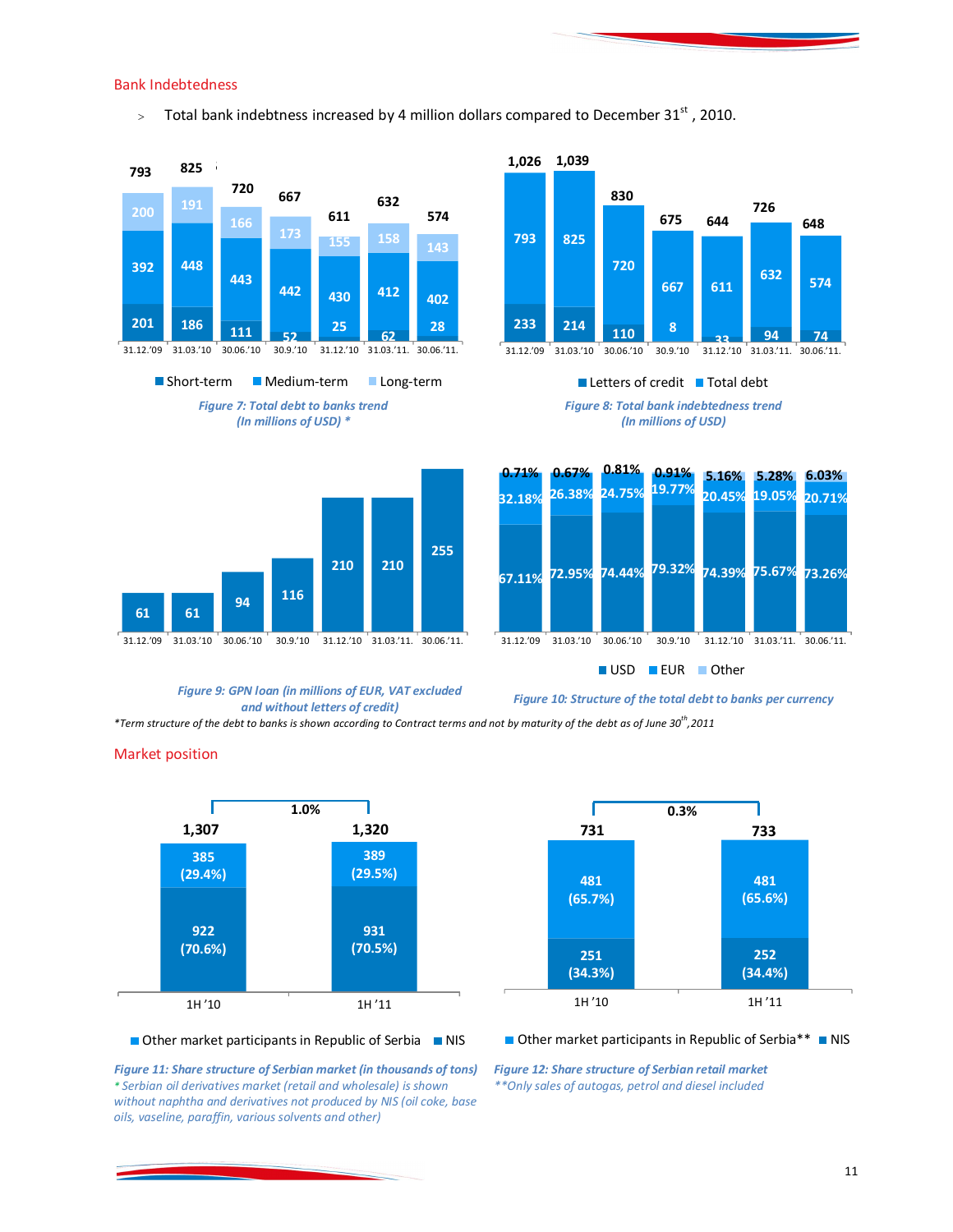- NIS market share on oil derivatives marker in Republic of Serbia is stabile
- $>$  The growth of industrial production in May of 6.8% (seasonally adjusted growth of 3.5%), and slightly lower growth in other months of the Q2 2011, contributed to annulations of drop in consumption in the Q1 2011, and thus consumption in 1H 2011 is at approximately the same level as in the 1H 2010.
- Growth in gasoline consumption in second quarter influenced on the fact that the decline in the sixmonth period was 3.3%
- Eurodiesel consumption rose (7.3%), and despite the drop in consumption of D2 (2%), total consumption of diesels increased (3.8%)
- $>$  Strike of framers in May and June influenced negatively to the consumption in second quarter of 2011, and due to roadblocks the deliveries from the Refineries were disabled.

#### Ratios

| <b>Ratio</b>                                                                           | 1H '10 | 1H'11 | <b>Change</b> |        |
|----------------------------------------------------------------------------------------|--------|-------|---------------|--------|
|                                                                                        |        |       | <b>Value</b>  | %      |
| Return on total capital<br>(Gross profit/total capital)                                | $-43%$ | 33%   | 77%           | 177%   |
| Net return on equity<br>(Net profit/shareholders equity*)                              | $-11%$ | 25%   | 36%           | 323%   |
| <b>Operating net profit</b><br>(operating profit/net sales income)                     | 9%     | 22%   | 13%           | 136%   |
| Degree of leverage<br>(short term and long term liabilities/total capital)             | 481%   | 168%  | $-312%$       | $-65%$ |
| Degree of leverage<br>(short term and long term liabilities/ shareholders equity*)     | 125%   | 132%  | 7%            | 6%     |
| 1 <sup>st</sup> degree liquidity<br>(cash and cash equivalents/short term liabilities) | 12%    | 20%   | 8%            | 67%    |
| 2 <sup>nd</sup> degree liquidity<br>(working assets/stocks/short term liabilities)     | 45%    | 62%   | 16%           | 36%    |
| Net working fund ratio                                                                 | -6%    | 21%   | 26%           | 464%   |

*\*Shareholders equity = Share capital and other capital*

#### Per share Indicators

| <b>Indicator</b>                                               |       | <b>Value</b>                                            |
|----------------------------------------------------------------|-------|---------------------------------------------------------|
| Last price                                                     |       | 719.00 RSD                                              |
| High                                                           |       | 850.00 RSD                                              |
| Low                                                            |       | 442.00 RSD                                              |
| Market capitalization as of June 30 <sup>th</sup> , 2011.      |       | 117.240.427.600.00 RSD                                  |
| EPS for period January $1^{st}$ - June 30 <sup>th</sup> , 2011 |       | 131.32 RSD                                              |
| EPS for period January $1^{st}$ - December 31 $^{st}$ , 2010   |       | 101.09 RSD                                              |
| $P/E^*$                                                        |       | 7.11                                                    |
| Book Value as of June 30th, 2011                               |       | 419.60 RSD                                              |
| P/BV                                                           |       | 1.71                                                    |
| Dividends paid<br>2010.                                        |       | Company reported net profit of 16,484,381,000.00 RSD.** |
| (in last three years)<br>2009.                                 |       | Company reported loss of 37,636,111,000.00 RSD          |
|                                                                | 2008. | Company reported loss of 8,022,615,000.00 RSD           |

*\* Price as of June 30th 2011 in compare to EPS for period January 1st - December 31st 2010*

*\*\* BoD reached the decision that profit is to be distributed for covering of accumulated losses from previous years*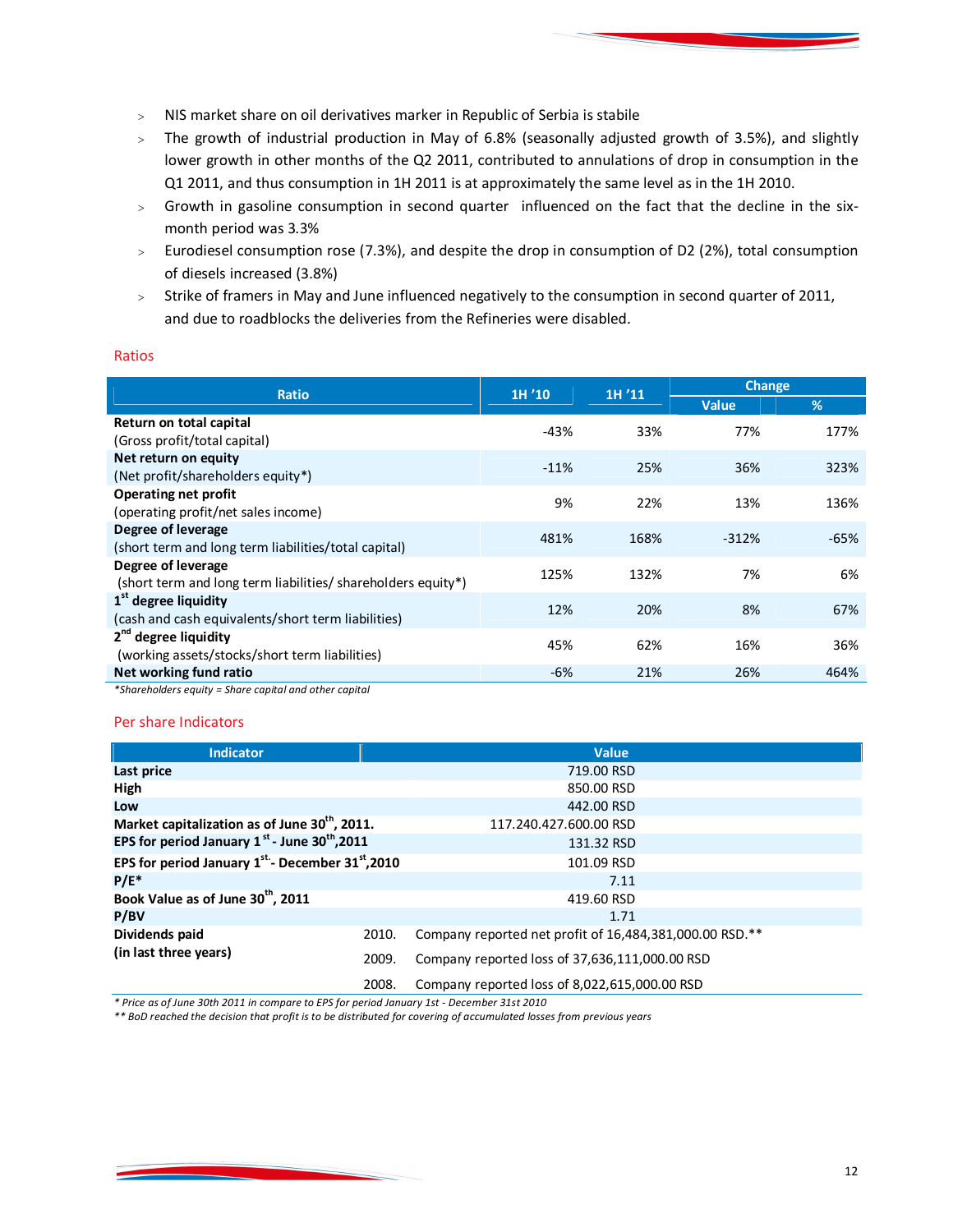

*Figure 13: Display of price and turnover movements*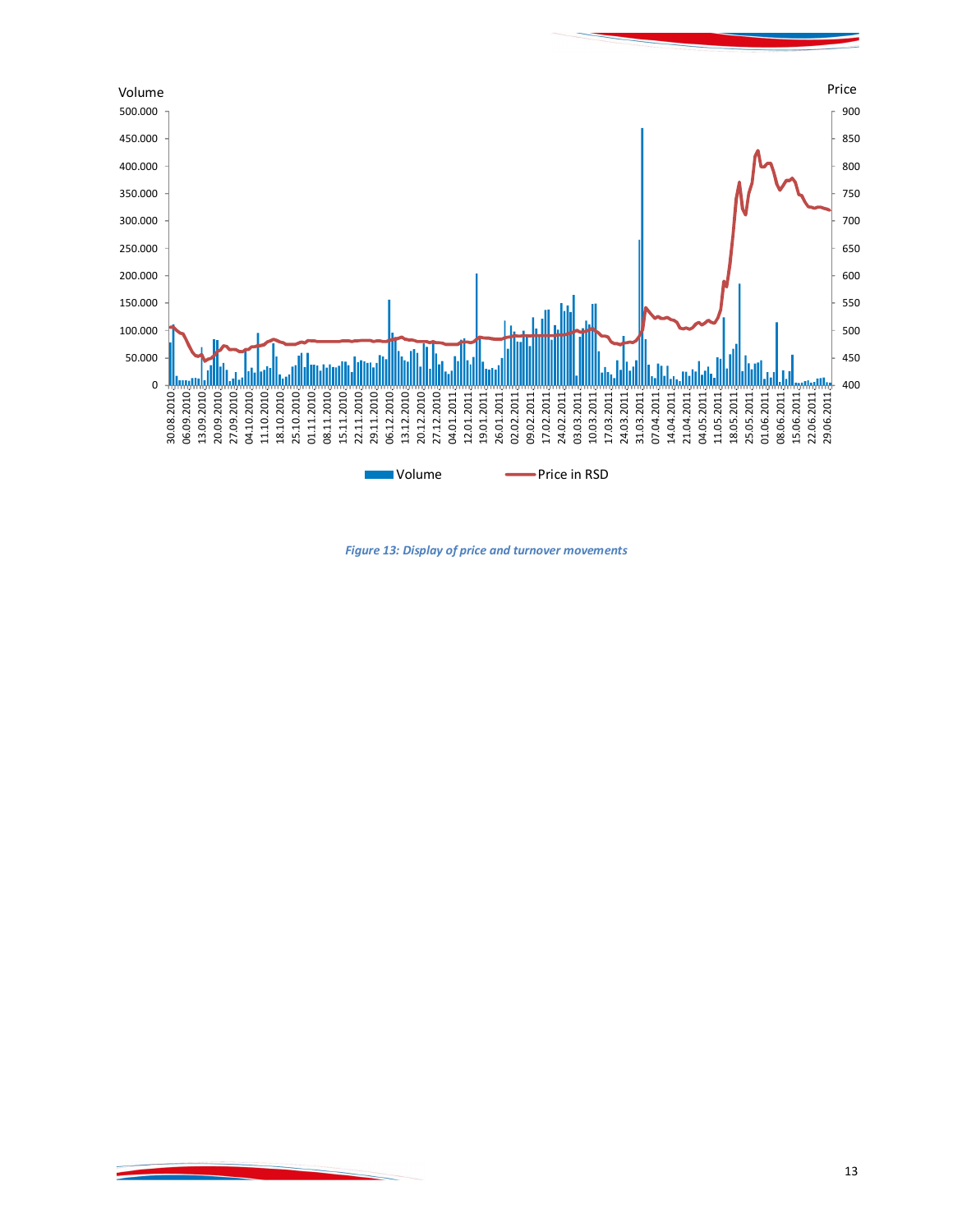## **Balance Sheet (condensed)**

<u> Angels (1985), angels (1986)</u>

| <b>ASSETS</b>                                              | June 30th, 2011 | December 31 <sup>st</sup> 2010 |
|------------------------------------------------------------|-----------------|--------------------------------|
|                                                            | (unaudited))    |                                |
| <b>Non-current assets</b>                                  | 116,118,695     | 108,326,343                    |
| Intangible assets                                          | 4,779,504       | 4,835,761                      |
| Property, plant and equipment                              | 106,014,884     | 98,014,391                     |
| Investment property                                        | 1,428,918       | 1,393,170                      |
| Investments in equity instruments                          | 2,583,240       | 2,578,753                      |
| Other long term investments                                | 1,382,149       | 1,504,268                      |
| <b>Current assets</b>                                      | 87,515,431      | 68,800,658                     |
| Inventories                                                | 42,180,126      | 33,999,967                     |
| Trade receivables                                          | 21,866,939      | 12,945,719                     |
| Short term financial investments                           | 2,043,979       | 2,513,880                      |
| VAT and prepaid expenses                                   | 3,389,020       | 3,940,358                      |
| Cash and cash equivalents                                  | 13,230,463      | 10,595,830                     |
| Deferred tax assets                                        | 4,804,904       | 4,804,904                      |
| <b>Total assets</b>                                        | 203,704,126     | 177,127,001                    |
| Off-balance sheet assets                                   | 84,597,244      | 88,793,346                     |
| <b>LIABILITIES</b>                                         |                 |                                |
| <b>Equity</b>                                              | 68,420,912      | 47,018,714                     |
| Share capital*                                             | 87,128,024      | 87,128,024                     |
| Reserves                                                   | 889,424         | 889,424                        |
| Revaluation reserves                                       | 12              | 39                             |
| Unrealized gains from securities                           | 46,690          | 48,417                         |
| Unrealized losses from securities                          | (58, 128)       | (49, 236)                      |
| Retained earnings (loss)                                   | (19, 585, 110)  | (40, 997, 954)                 |
| Long-term provisions and liabilities                       | 67,866,542      | 67,428,694                     |
| Long-term provisions                                       | 18,422,144      | 18,501,540                     |
| Lon-term loans                                             | 23, 243, 814    | 26,645,540                     |
| Other long-term liabilities                                | 26,200,584      | 22,281,614                     |
| <b>Short-term liabilities</b>                              | 65,552,189      | 61,221,058                     |
| Short-term financial liabilities                           | 17,341,195      | 21,805,638                     |
| Trade and other payables                                   | 34,433,473      | 24,944,688                     |
| Other short-term liabilities                               | 6,034,532       | 6,394,456                      |
| Liabilities for VAT and other taxes and deferred<br>income | 7,234,379       | 7,456,869                      |
| Income tax liabilities                                     | 508,610         | 619,407                        |
| Deferred tax liabilities                                   | 1,864,483       | 1,458,535                      |
| <b>Total liabilities</b>                                   | 203,704,126     | 177,127,001                    |
| Off-balance sheet liabilities                              | 84,597,244      | 88,793,346                     |

*\*Basic capital in the amount of RSD 87,128,024,000.00 is comprised of the share and the other capital. The value of the registered share capital in the amount of RSD 81,530,220,000, registered with the Business Registers Agency is based on the assessment of the value of in kind contribution on 31 May 2005, that was made for the purpose of preparation of division balance and establishment of NIS a.d. Novi Sad by decision of the Government of the Republic of Serbia. Auditor of the financial statements for 2005 has*  determined that in the accountancy records of NIS a.d. Novi Sad the value of the share capital is higher for the amount of RSD 5,597,804,000 when compared to the amount *registered with the Business Registers Agency. Upon order of the auditor this difference is presented as the other capital. In 2009, the amount of RSD 20,000 is moved to the position Other capital in order to bring into line position between the value of the share capital registered with the Central Registry (RSD 81,530,200,000) and the value in the business records (RSD 81,530,220,000) which is shown in the statement for 2009 as the changes in the capital.*

*\*in ,000.00 RSD*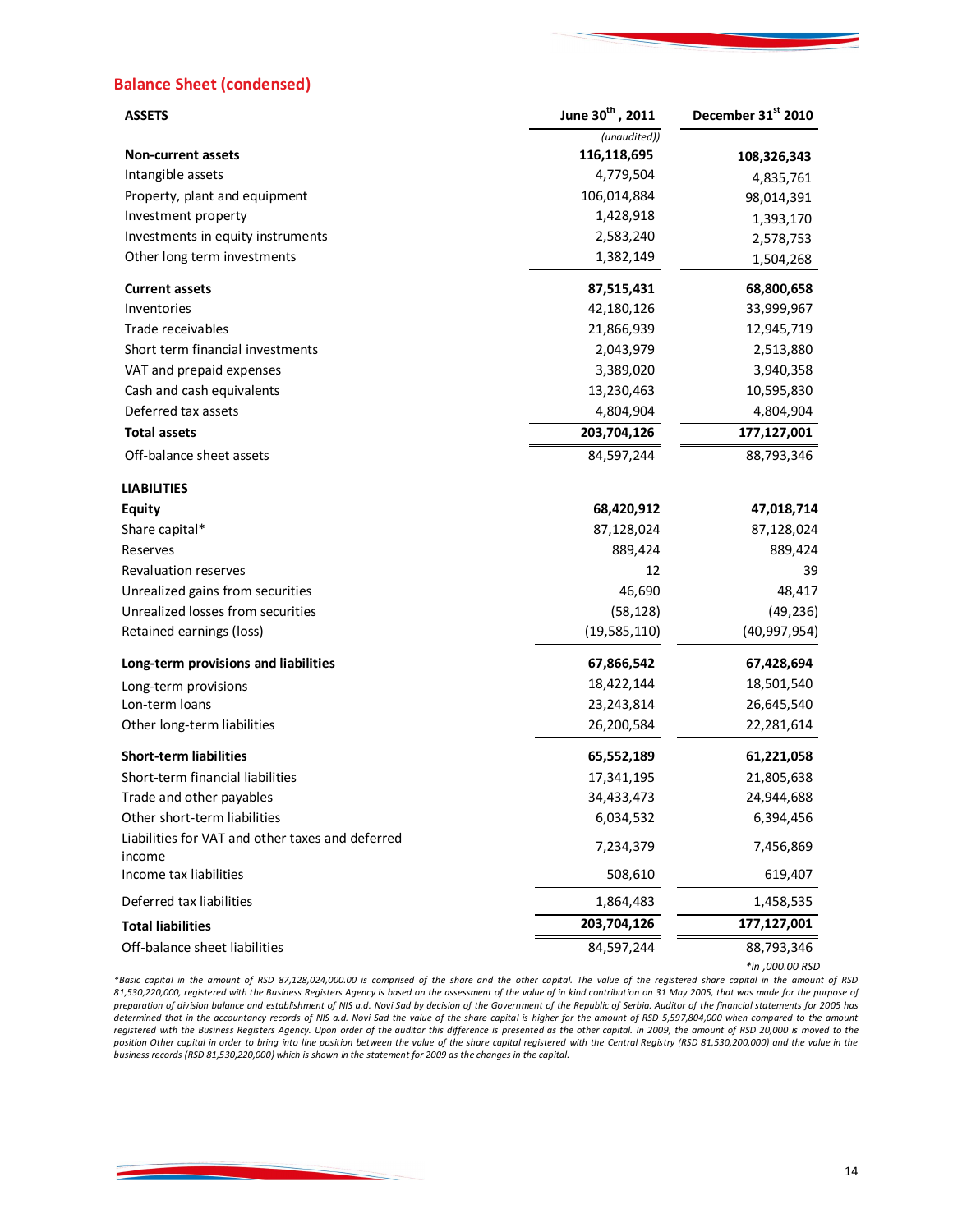<u> Andrew Maria (1985)</u>

|                                                          | Six-month period ended June 30 <sup>th</sup> |                 |
|----------------------------------------------------------|----------------------------------------------|-----------------|
|                                                          | 2011.                                        | 2010.           |
|                                                          | (unaudited)                                  | (unaudited)     |
| <b>Operating income</b>                                  | 87,529,759                                   | 68,942,966      |
| <b>Sales</b>                                             | 83,057,785                                   | 63,402,191      |
| Work performed by the entity and capitalized             | 1,356,198                                    | 932,885         |
| Increase in value of finished goods and work in progress | 2,983,189                                    | 4,543,995       |
| Other operating revenue                                  | 132,587                                      | 63,895          |
| <b>Operating expenses</b>                                | (70, 756, 394)                               | (63, 197, 359)  |
| Cost of goods sold                                       | (5,933,319)                                  | (1,037,333)     |
| Cost of material                                         | (44, 592, 864)                               | (42, 649, 421)  |
| Cost of salaries, benefits and other personnel expenses  | (10,026,035)                                 | (11, 154, 093)  |
| Depreciation and provisions                              | (3,757,377)                                  | (3,411,869)     |
| Other operating expenses                                 | (6, 446, 799)                                | (4,944,643)     |
| Net operating income (loss)                              | 16,773,365                                   | 5,745,607       |
| Financial income                                         | 7,999,286                                    | 2,797,797       |
| Financial expenses                                       | (2,261,011)                                  | (19,650,421)    |
| Other income                                             | 2,323,248                                    | 3,803,491       |
| Other expenses                                           | (1,994,762)                                  | (2,522,725)     |
| Income (loss) before income tax                          | 22,840,126                                   | (9,826,251)     |
| Income tax                                               | (1, 427, 282)                                | 231,915         |
| Income tax expense                                       | (1,021,333)                                  | (73, 949)       |
| Deferred tax (expenses) income                           | (405, 949)                                   | 305,864         |
| Net Profit (Loss) for the period                         | 21,412,844                                   | (9,594,336)     |
| Basic earnings (loss) per share                          |                                              |                 |
| - from continuing operations                             | 0,13                                         | (0,06)          |
| - from discontinuing operations                          |                                              |                 |
| Diluted earnings (loss) per share                        |                                              |                 |
| - from continuing operations                             |                                              |                 |
| - from discontinuing operations                          |                                              | *in ,000.00 RSD |
|                                                          |                                              |                 |

**Contract Contract Contract**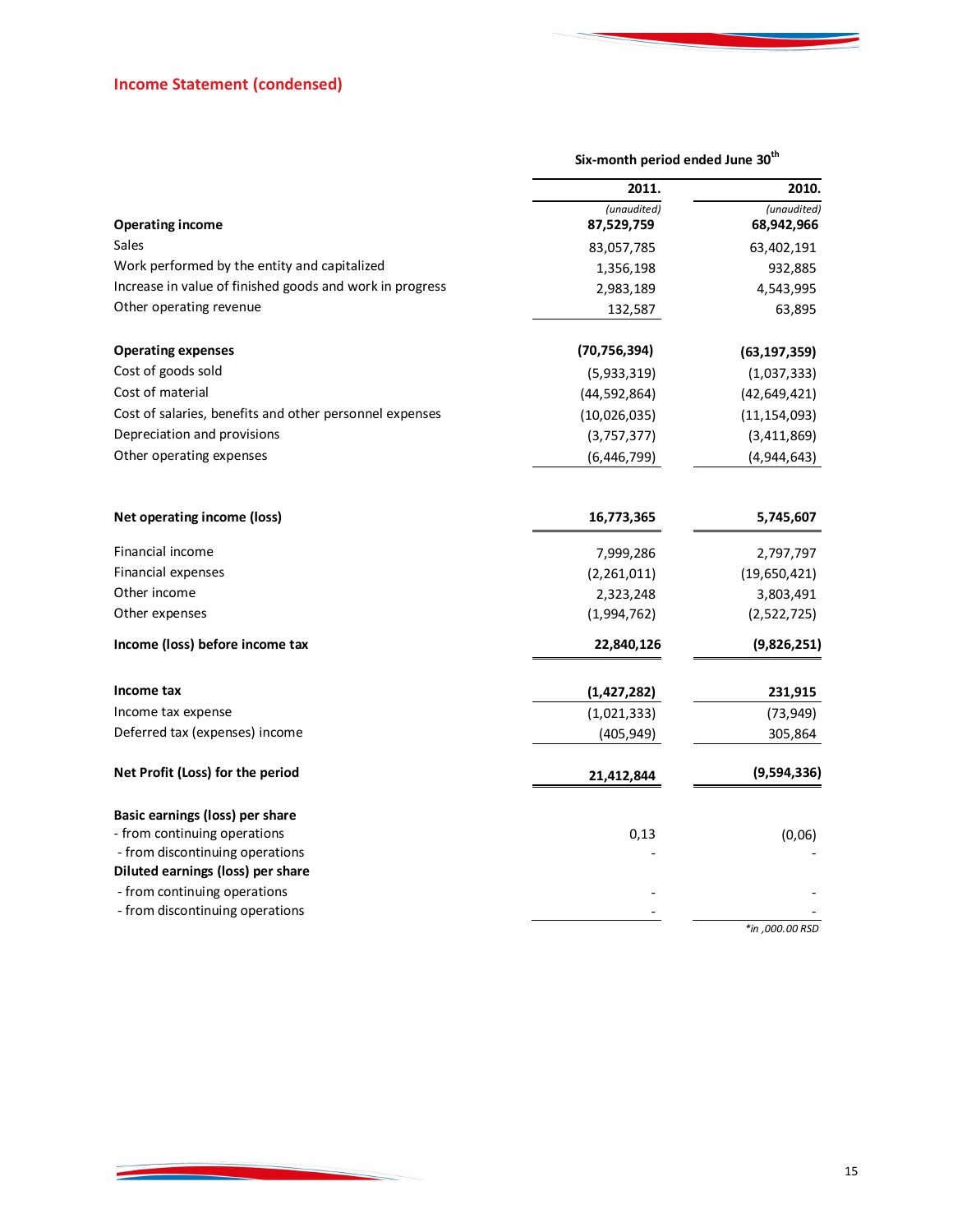#### **Major Buyers**

| <b>Buyer</b>                 | <b>Turnover</b><br>in mln. RSD | <b>Share in total income</b>     |
|------------------------------|--------------------------------|----------------------------------|
| OMV Srbija d.o.o             | 6,712                          | 6.85%                            |
| LUKOIL Srbija a.d. Beograd   | 6,609                          | 6.74%                            |
| HIP Petrohemija a.d. Pančevo | 6,051                          | 6.17%                            |
| <b>SRBIJAGAS JP Novi Sad</b> | 5,994                          | 6.11%                            |
| Total:                       | 25,366                         | 25.87%                           |
| Other buyers                 | 72,681                         | 74.13%                           |
| <b>TOTAL:</b>                | 98,047                         | 100%<br>$\overline{\phantom{a}}$ |

*\*for period January1st. - June 30th ,2011.*

## **Major Suppliers**

| <b>Suppliers</b>                    | <b>Total debt</b><br>in mln. RSD | Share in the total liabilities to<br>suppliers |  |
|-------------------------------------|----------------------------------|------------------------------------------------|--|
| <b>Gazprom Neft Trading Austria</b> | 24,307                           | 73.2%                                          |  |
| <b>Glencore Energy UK</b>           | 4,765                            | 14.4%                                          |  |
| Total:                              | 29.072                           | 87.6%                                          |  |
| Other suppliers                     | 4,130                            | 12.4%                                          |  |
| <b>TOTAL:</b>                       | 33,202                           | 100%                                           |  |
|                                     |                                  | $th$ $\sim$                                    |  |

*\* as of June 30 th , 2011* 

## **Forming of transfer prices**

In 2011 transfer prices were defined by "Procedure of calculating transfer prices for oil from domestic production, oil products, petroleum gas, natural gas, oil and lubricants and water Jazak in NIS for management accounting" being in use since January  $1<sup>st</sup>$ , 2010.

In the procedure for transfer pricing in 2011 a "market principle" was applied. The principle "One product, one transfer price" was applied as well.

The principle "One product, one transfer price" means that the lower price shall be applied as a transfer price to the product which has two or more wholesale prices.

Transfer prices that are being used to form internal revenues between business segments of NIS are set in the way to reflect market position of each business segment.

The following transfer prices are being in use:

- > Transfer price of domestic oil, set in accordance with so called "export parity". Calculation of transfer price for domestic oil: quotation price for benchmark oil on global market + premium/discount for the quality compared to benchmark oil – transport costs to the regional market;
- Transfer price of natural gas (between Upstream and Refining), a sale price of natural gas at which NIS sales natural gas to JP Srbijagas;
- Transfer prices for oil products (between Refining and Sales&Distibution) comprise minimal wholesale prices on domestic market i.e. prices that Block Refining, if it was separate legal entity, could achieve at the domestic market.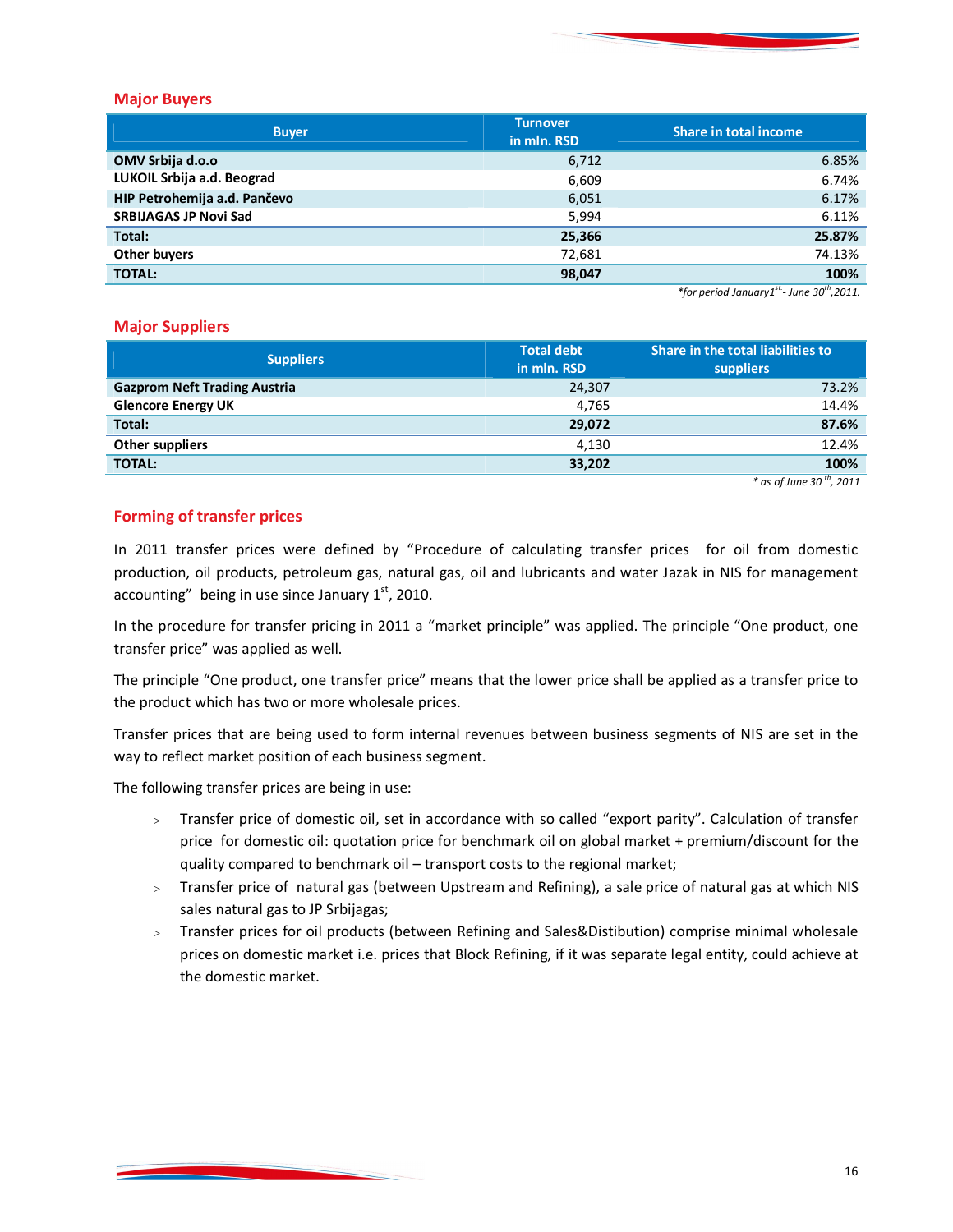# **Changes of more than 10% on assets, liabilities and net profit**

| <b>Assets</b>                       | <b>Changes of more</b><br>than 10% | <b>Explanation</b>                                                                                                                                                                                                            |
|-------------------------------------|------------------------------------|-------------------------------------------------------------------------------------------------------------------------------------------------------------------------------------------------------------------------------|
| <b>Inventories</b>                  | 24%                                | Inventories increase as of June 30 <sup>th</sup> 2011 is mostly related to increase of<br>inventories of imported crude oil.                                                                                                  |
| <b>Trade receivables</b>            | 69%                                | Increase in trade receivables as of June 30 <sup>th</sup> 2011 comparing to December 31 <sup>st</sup><br>2010 and related increase in Sales relates to increase in sales of products and<br>services of the Company.          |
| Cash and cash equivalents           | 25%                                | Increase in cash and cash equivalents as of June 30 <sup>th</sup> 2011 compared to<br>December 31 <sup>st</sup> 2010 is mainly related to accumulation of funds for payment of<br>crude oil due on July 6 <sup>th</sup> 2011. |
| Short term financial<br>investments | $-19%$                             | Decrease in short term financial investments as of June 30 <sup>th</sup> 2011 compared<br>to December 31 <sup>st</sup> 2010 is mainly related to decrease of short term loans given<br>to employees                           |
| VAT and prepaid expenses            | $-14%$                             | Decrease of VAT and prepaid expenses as of June 30 <sup>th</sup> 2011 comparing to<br>December 31 <sup>st</sup> 2010 is mainly related to decrease of accrued income.                                                         |

| <b>Liabilities</b>                                | <b>Changes of more</b><br>than 10% | <b>Explanation</b>                                                                                                                                                                                                                                                                                                        |
|---------------------------------------------------|------------------------------------|---------------------------------------------------------------------------------------------------------------------------------------------------------------------------------------------------------------------------------------------------------------------------------------------------------------------------|
| <b>Unrealized losses from</b><br>securities       | 18%                                | Increase in unrealized losses from securities as of June 30th 2011 compared to<br>December 31st 2010 is entirely related to decrease in value of investments in<br>securities intended for sale on the grounds of calculating the value of the<br>investment at fair (market) value.                                      |
| <b>Retained earnings</b>                          | 130%                               | Increase in retained earnings as of June 30 <sup>th</sup> 2011 comparing to December<br>31st 2010 is related to increase of net profit in first six months of 2011.                                                                                                                                                       |
| Long-term loans                                   | $-13%$                             | Decrease in long-term loans as of June 30th 2011 comparing to December<br>31st 2010 is related to USD/RSD and EUR/RSD exchange rate changes as well<br>as transfer of part of loans which are due in up to a year in current maturity<br>from long term loans on to short term financial liabilities.                     |
| Other long term liabilities                       | 18%                                | Increase in other long-term liabilities as of June 30th 2011 compared to<br>December 31st 2010 is mostly related to the withdrawal of new tranches of<br>loans granted by parent company Gazprom Neft in the amount of 4,413<br>million RSD.                                                                              |
| <b>Short-term financial</b><br><b>liabilities</b> | $-20%$                             | Decrease in short term financial liabilities as of June 30 <sup>th</sup> 2011 compared to<br>December 31 <sup>st</sup> 2010 is mainly related to settlement of loans due in six months<br>of 2011 as well as reprogramming of debt to banks.                                                                              |
| <b>Trade and other payables</b>                   | 38%                                | Increase in trade and other payables as of June 30th 2011 compared to<br>December 31st 2010 is mainly related to the increase of liabilities to related<br>party - Gazprom Neft Trading Austria and to increase in liabilities to suppliers<br>abroad - in first line Glencore Energy, London, for crude oil procurement. |
| Income tax liabilities                            | $-18%$                             | Decrease of income tax liabilities as of June 30 <sup>th</sup> 2011 comparing to December<br>31st 2010 relates to payments for income tax for 2010.                                                                                                                                                                       |
| <b>Deferred tax liabilities</b>                   | 28%                                | Decrease of deferred tax liabilities as of June 30th 2011 comparing to<br>December 31st 2010 relates to provisional differences between accounted<br>depreciation and depreciation recognized for tax purposes.                                                                                                           |
| <b>Result</b>                                     | <b>Changes of more</b><br>than 10% | <b>Explanation</b>                                                                                                                                                                                                                                                                                                        |
| Net profit (loss)*                                | 323%                               | Positive trend of financial results is mainly related to the improvement of<br>operational efficiency as well as cost optimization, then to the improvements<br>in product range and transfer of know-how from parent company Gazprom                                                                                     |

Neft to the Company.

*\*Compared to June 30th 2010*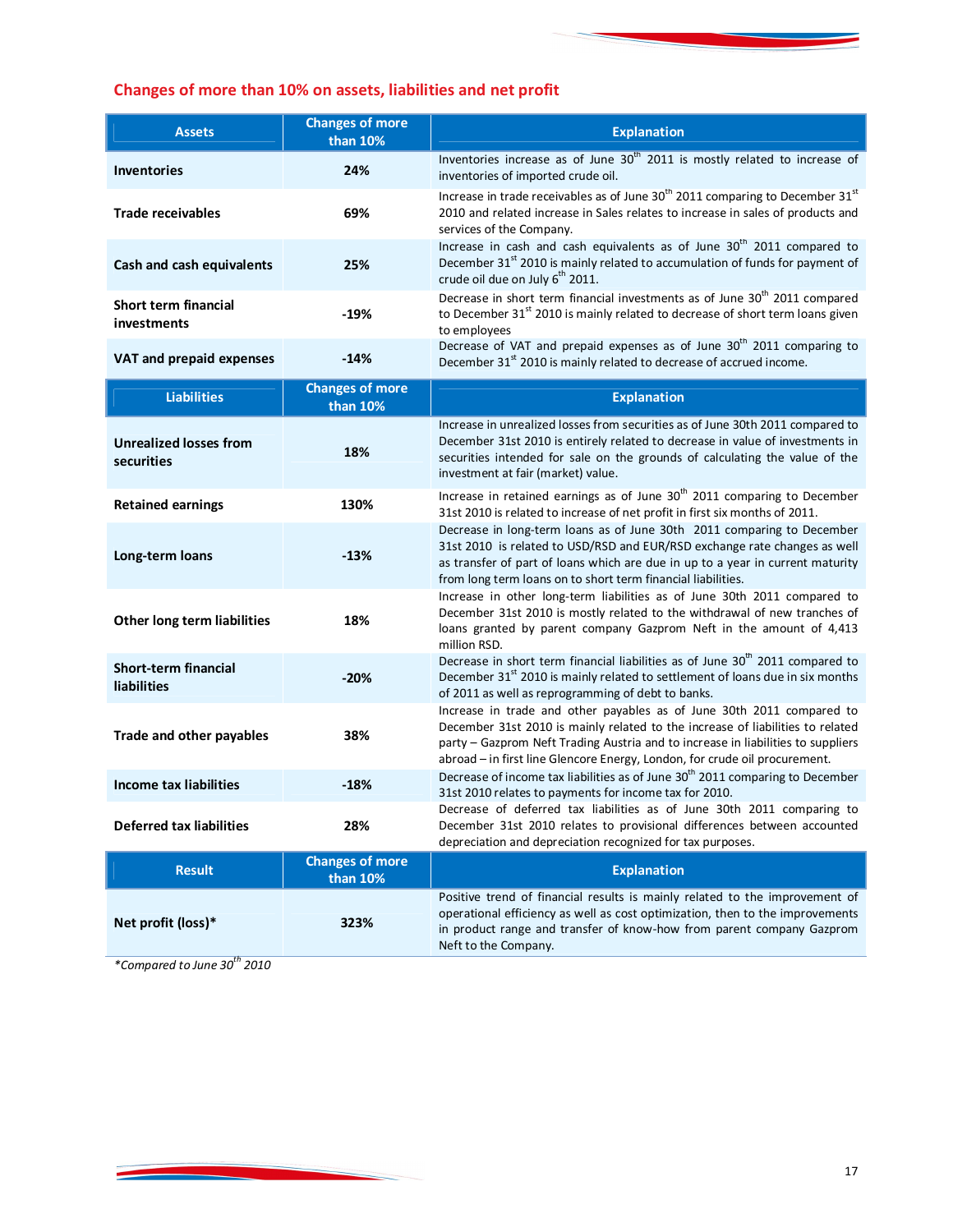## **Investments**

On 39<sup>th</sup> session of Investment Committee from November 8<sup>th</sup> 2010 Mid-term Investment Program (MTP) was adopted in which the plan for CAPEX investments in period 2010-2013 was presented.

In accordance with MTP main investment directions in 2011 are oriented towards realization of the following groups of projects: MHC/DHT+H2, environmental projects, projects in refining, sales and distribution, oil and gas production, as well as certain number of projects in corporate headquarters.

In the first half of 2011 8.62 billion dinars was invested, which is by 90.55% more than in same period last year.

The most significant investments in oil and gas production in 1H 2011 are:

- Angola
- Geological exploration in Vojvodina
- Project of automation and reconstruction of oil and gas deposits infrastructure
- $>$  Hydraulic fracturing of wells
- Reconstruction of BOKA system
- > Implementation of ESP
- $\geq$  Extraction of CO<sub>2</sub> from natural gas

The most significant capital investments related to ecology in 1H 2011 were carried out in Pančevo Refinery through following projects:

- Construction of facility for regeneration of used sulfur acid
- Reconstruction and modernization of pier on Danube river
- Reconstruction of railway filling station

| <b>Sources of investment funding</b>                   | 1H'10 | 1H'11 |
|--------------------------------------------------------|-------|-------|
| <b>CAPEX from GPN loan (without letters of credit)</b> | 2.96  | 5.68  |
| Ecology                                                | 0.91  | 0.86  |
| MHC/DHT                                                | 2.05  | 4.82  |
| <b>CAPEX form NIS OCF</b>                              | 1.56  | 2.94  |
| Ecology                                                | 0.00  | 0.13  |
| MHC/DHT                                                | 0.00  | 0.02  |
| Angola                                                 | 0.26  | 0.17  |
| Projects with direct economic effect                   | 0.50  | 1.58  |
| Projects without direct economic effect                | 0.79  | 1.03  |
| <b>TOTAL:</b>                                          | 4.52  | 8.62  |

*\*in bln RSD, VAT excluded*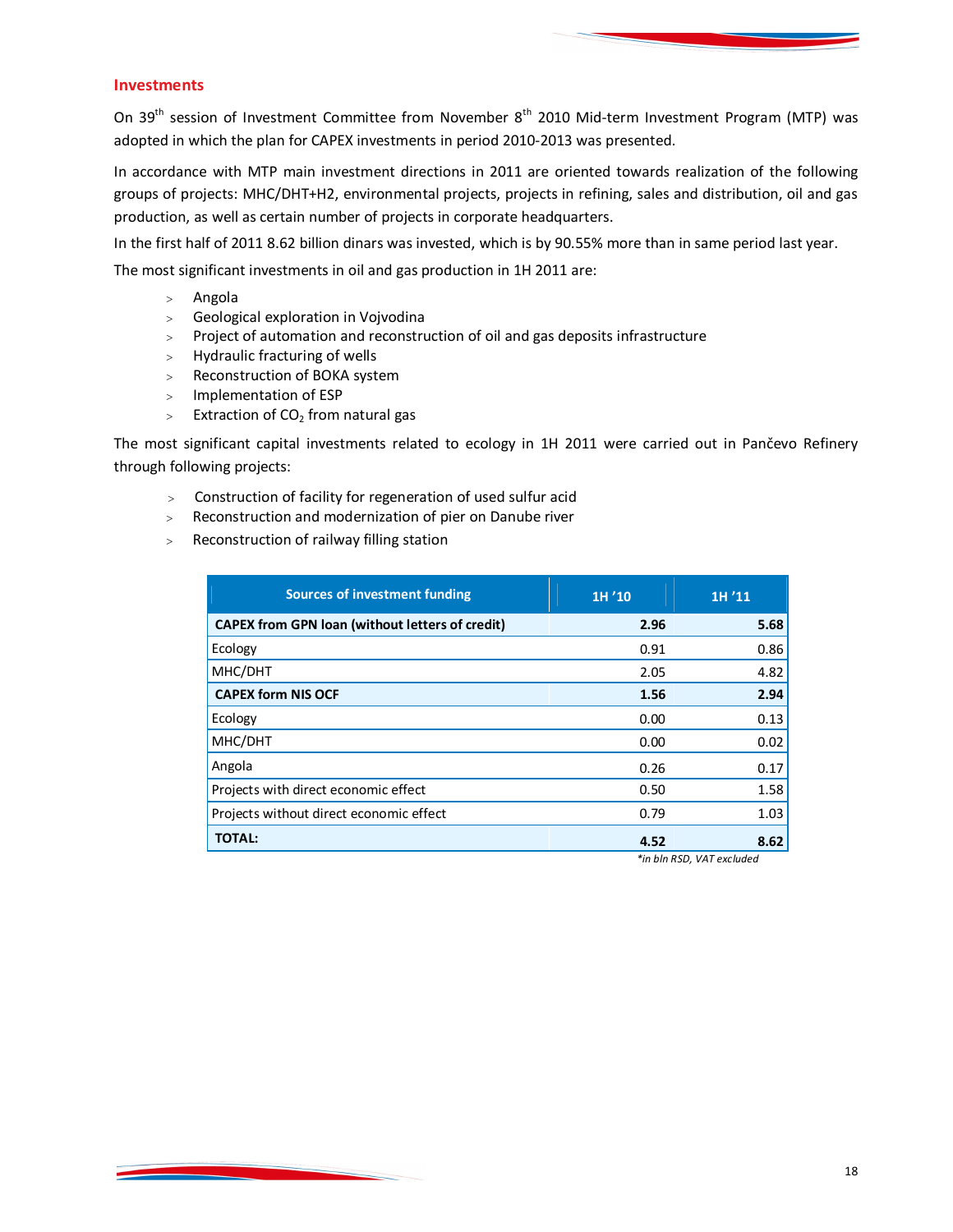



# **Reserves**

|                                           | 30.06.2011                                                    | 31.12.2010                                                                                                                                                                                                                                                                        |
|-------------------------------------------|---------------------------------------------------------------|-----------------------------------------------------------------------------------------------------------------------------------------------------------------------------------------------------------------------------------------------------------------------------------|
| Reserves in 000 RSD                       | 889.424                                                       | 889,424                                                                                                                                                                                                                                                                           |
| Revaluation reserves in 000<br><b>RSD</b> | 12                                                            | 39                                                                                                                                                                                                                                                                                |
| Method of creation                        | legal reserve reaches at least at least 10% of share capital. | Reserves in the amount of 889,424 thousand RSD completely refer to the legal reserves<br>formed in the previous period in compliance with previously valid Company Law. Pursuant<br>to the foregoing law the Company was liable to set aside 5% of net profit each year until the |
| Use                                       |                                                               |                                                                                                                                                                                                                                                                                   |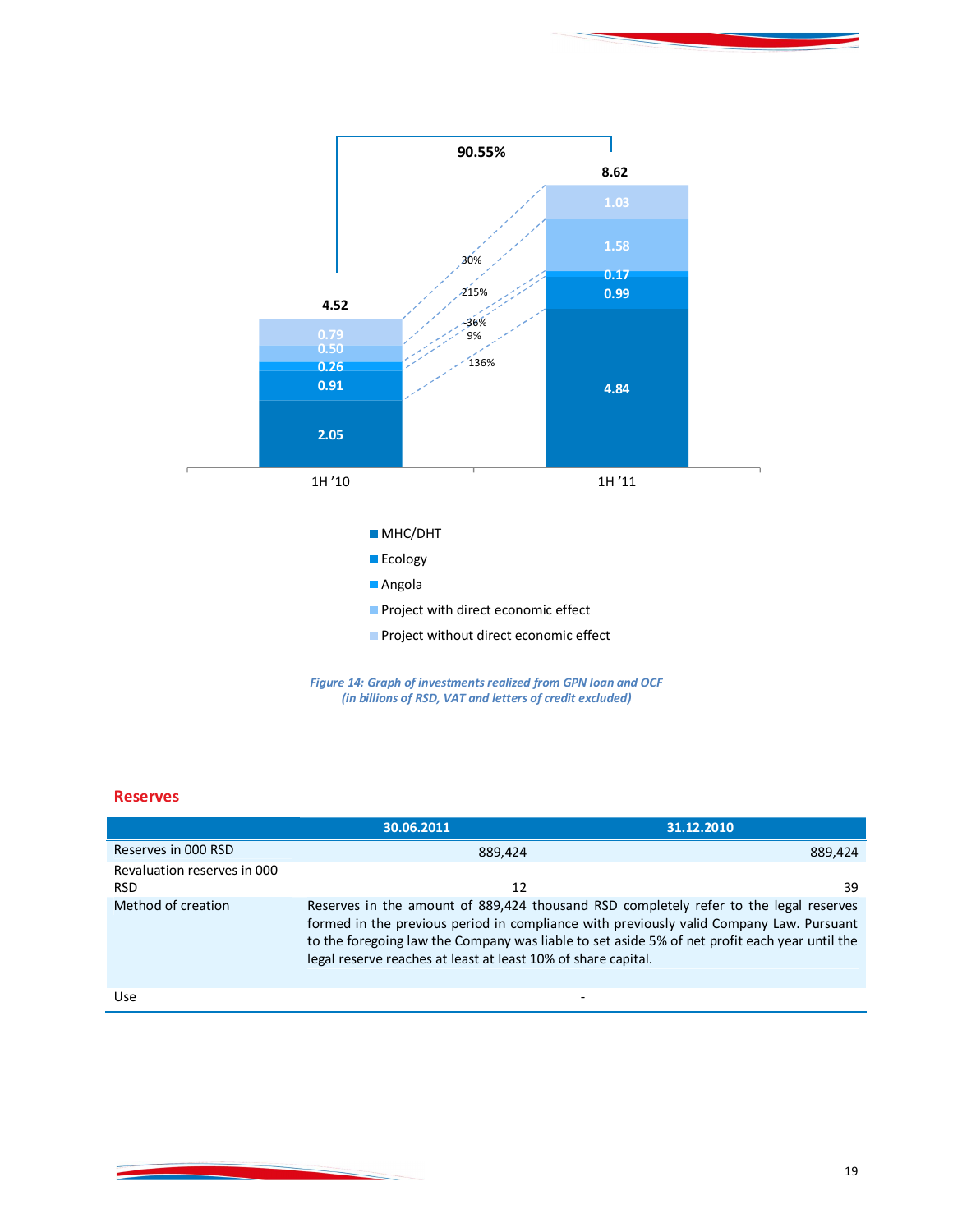## **Number of employees**

|                                     | As of March 31st, 2011 |                                   |              | As of June 30 <sup>th</sup> , 2011 |                                   |              | <b>Change</b> |
|-------------------------------------|------------------------|-----------------------------------|--------------|------------------------------------|-----------------------------------|--------------|---------------|
| <b>Organizational part</b>          | <b>NIS</b>             | <b>Servicing</b><br>organizations | <b>Total</b> | <b>NIS</b>                         | <b>Servicing</b><br>organizations | <b>Total</b> | (%)           |
|                                     | 2                      | 3                                 | $4(2+3)$     | 5                                  | 6                                 | $7(5+6)$     | 8(7:4)        |
| <b>Block Upstream</b>               | 1,202                  | 0                                 | 1,202        | 1,197                              | 0                                 | 1,197        | $-0.42%$      |
| <b>Block Oilfield services</b>      | 1,539                  | 234                               | 1,773        | 1,491                              | 246                               | 1,737        | $-2.03%$      |
| <b>Block Sales and Distribution</b> | 3,675                  | 991                               | 4,666        | 3,483                              | 1,048                             | 4,531        | $-2.89%$      |
| <b>Block Refining</b>               | 2.074                  | 0                                 | 2,074        | 2,064                              | 0                                 | 2,064        | $-0.48%$      |
| NIS Corporate headquarters          | 1,562                  | 2                                 | 1,564        | 1,496                              | 2                                 | 1,498        | $-4.22%$      |
| <b>TOTAL</b>                        | 10,052                 | 1,227                             | 11,279       | 9,731                              | 1,296                             | 11,027       | $-2.23%$      |



## "Program 750"

According to an Agreement on sale and purchase of NIS a.d. shares and a signed social program, NIS can offer voluntary termination of employment to employees, provided that NIS makes one-time severance payment to employee in the amount of 750 EUR per each year of employment as well as four average salaries at the company.

Program of voluntary leave is carried out in strict compliance with the obligations taken by NIS after the arrival of the new majority shareholder. A decision to leave the company can only be made via mutual voluntary agreement between the employee and the employer.

Total number of employees who left the company by accepting the programs of voluntary leave in first half of 2011 is 337.

## **Subsidiaries**

| <b>Business name</b>             | <b>Head office address</b>                                                                         | Share in original capital<br>(%) |
|----------------------------------|----------------------------------------------------------------------------------------------------|----------------------------------|
| O Zone a.d. Beograd              | Maršala Birjuzova 3-5, Belgrade, Serbia                                                            | 100%                             |
| NIS - OIL Trading gmbh Frankfurt | Germany, Mendelssohn str. 59<br>(In liquidation process based on decision of a founder from 2010.) | 100%                             |
| NIS Oversiz o.o.o.               | Russian Federation, Moscow, Balsoy golovin perulok, 12                                             | 100%                             |
|                                  | Jadran - naftagas d.o.o. Banja Luka Ivana Franje Jukića 7, Banja Luka, Bosnia and Herzegovina      | 66%                              |
| NIS - Svetlost d.o.o. Bujanovac  | Industrijska zona bb, Bujanovac, Serbia                                                            | 51.32%                           |
| JUBOS d.o.o Bor                  | Đorđa Vajferta 29, Bor, Serbia                                                                     | 51%                              |
| OOO "SP Ranis"                   | Russian Federation, Moscow area, Chernogolovka, Institute<br>prospekt 14                           | 51%                              |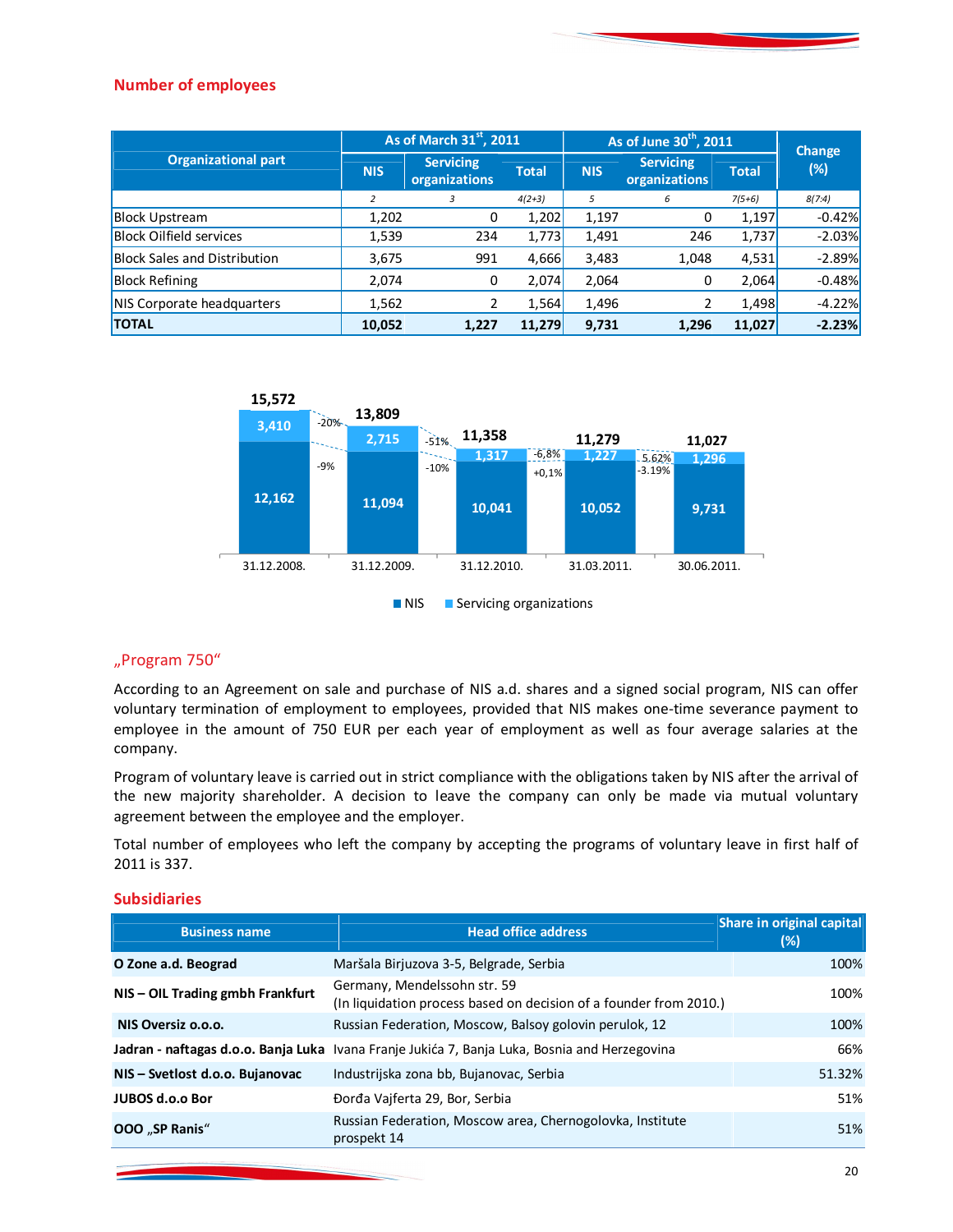## **Cases of uncertainty (uncertainty of collection)**

As a part of NIS Financial Statements, company management makes accounting estimates and assumptions regarding the future events. The results of the estimates will, by definition, rarely be equal to actual results. The most significant estimates and assumptions are estimated provisions for decrease of value of receivables, provisions for expected effects of negative outcome of litigations as well as provisions for environment protection.

Receivables from customers are initially recognized at fair value. Provisions for impairment of receivables are established when there is actual evidence that the Company will be unable to collect all receivable amounts in conformity with initial conditions.

For the first class of clients (clients whose receivables represent 80% of total receivables on the balance date) payment risk is estimated by taking into account indicators of decrease of selling value of receivables including: term structure of receivables, estimated collectability of receivables according to client's financial capabilities and current history of delayed payments. Accordingly, provision is made for impairment of receivables on account of expenses for the period.

For the second class of clients (clients whose receivables represent 20% of total receivables at the balance date) payment risk is estimated by taking into account delay in the execution of payments, and allowance for impairment for these clients is formed if the payment is not executed: in sixty (60) days after due date for entry of foreign currency into the country or, in ninety (90) days after the due date for receivables for liquid gas, delivered goods/energy to domestic consumers that fall in category "remote heating systems" (heating plants), receivables from budged financed clients (military, police, health, education, railways, etc.).

Accounting value of receivables is decreased with impairment, and amount of reduction is recognized in Profit and Loss Statement, under the item "other expenses". When receivables are uncollectible, they are written-off on account of impairment of receivables' value.

Management of Company estimated and made provisions for environment protection which on balance sheet date amounts to 962.968 thousands RSD based on internal estimate of the level of compliance with legislative of Republic of Serbia. Accordant to sales and purchase agreement Company hired independent consultant - D'Appolonia, Italy in order to estimate compliance of company's activities with Law on Environmental Protection of Republic of Serbia and international legislative. According to D'Appolionia report in order to achieve this goal there is a number of programs that need to be implemented and their adoption is still in the process. Management of Company believes that, expenses related to issues of environmental protection will not be significantly over expenses already taken into account. If the expenses of the implementation of adopted programs are higher than predicted amount additional provisions is possible.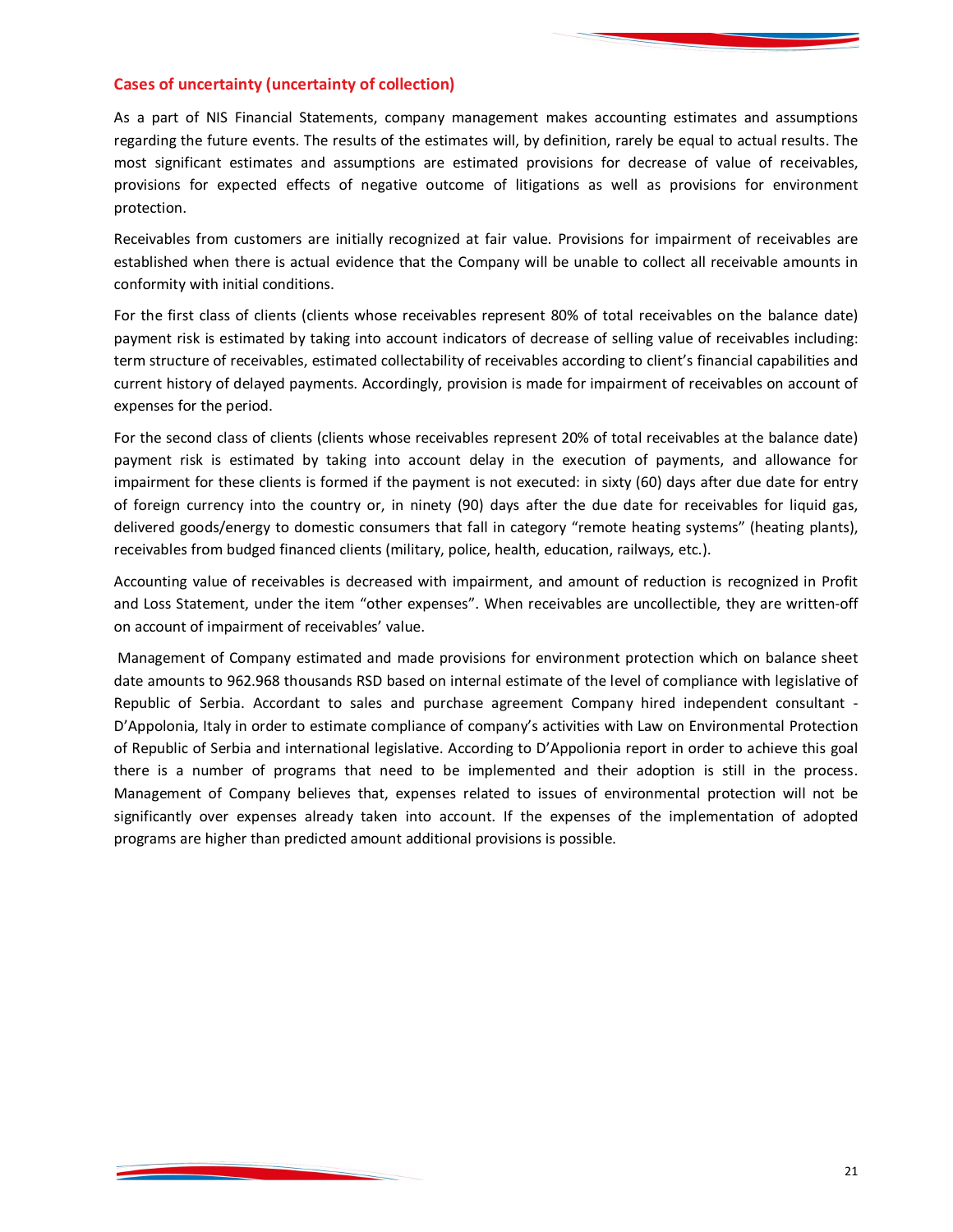# **OTHER**

# **Significant events after balance date**

<u> Andrew Maria (1986)</u>

There were no significant events after balance date.

**Contract Contract Contract**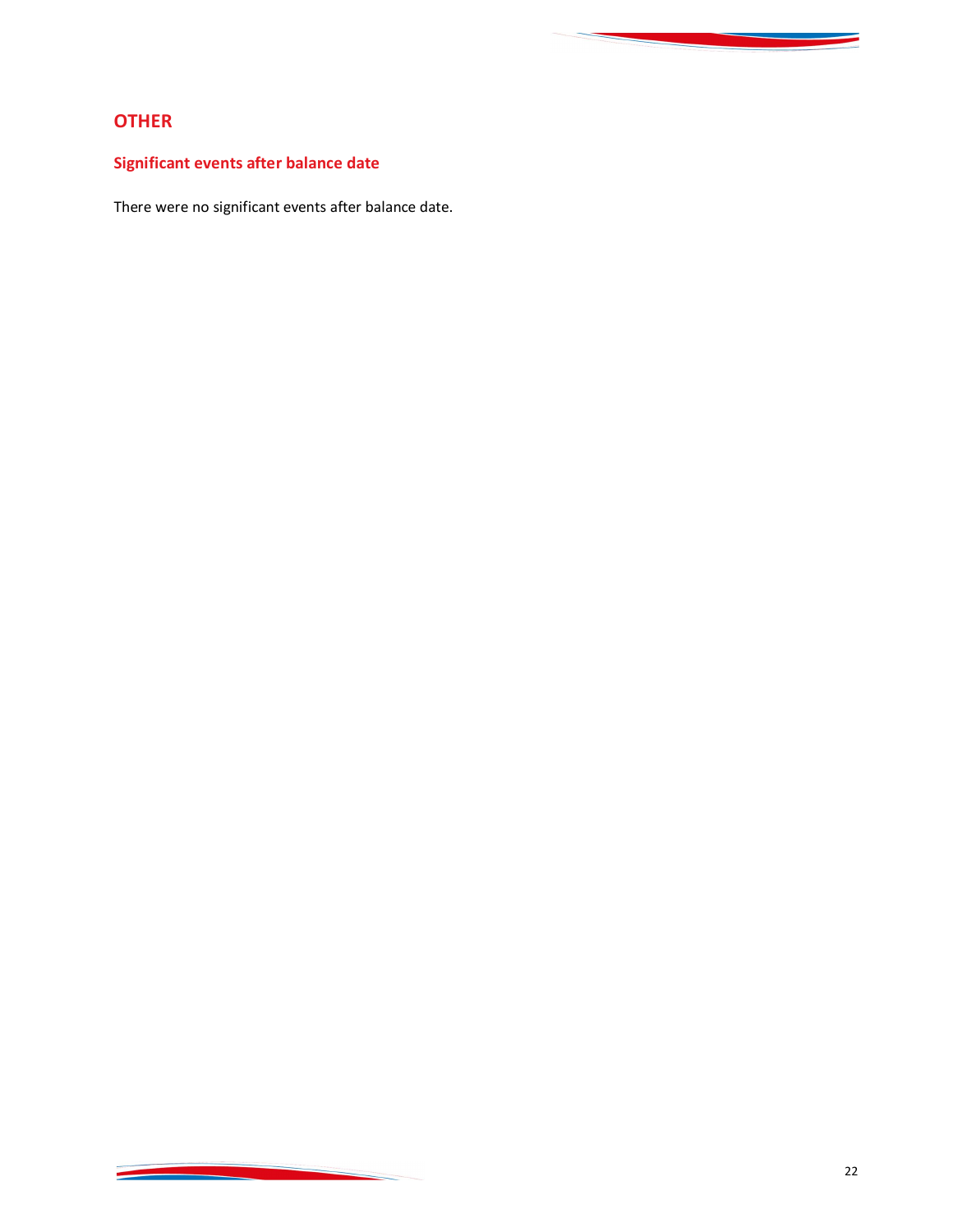# **NOTES**

<u> Antonio de A</u>

- 1. NIS a. d. Novi Sad has adopted a Code of Corporate Governance which is published on the company web site www.nis.rs in the Investors and Shareholders section.
- 2. NIS a.d. Novi Sad did not buy back own shares.

Alexey Urusov NIS a.d. Novi Sad General Manager Deputy, Head of Function for finance, economics, planning and accounting